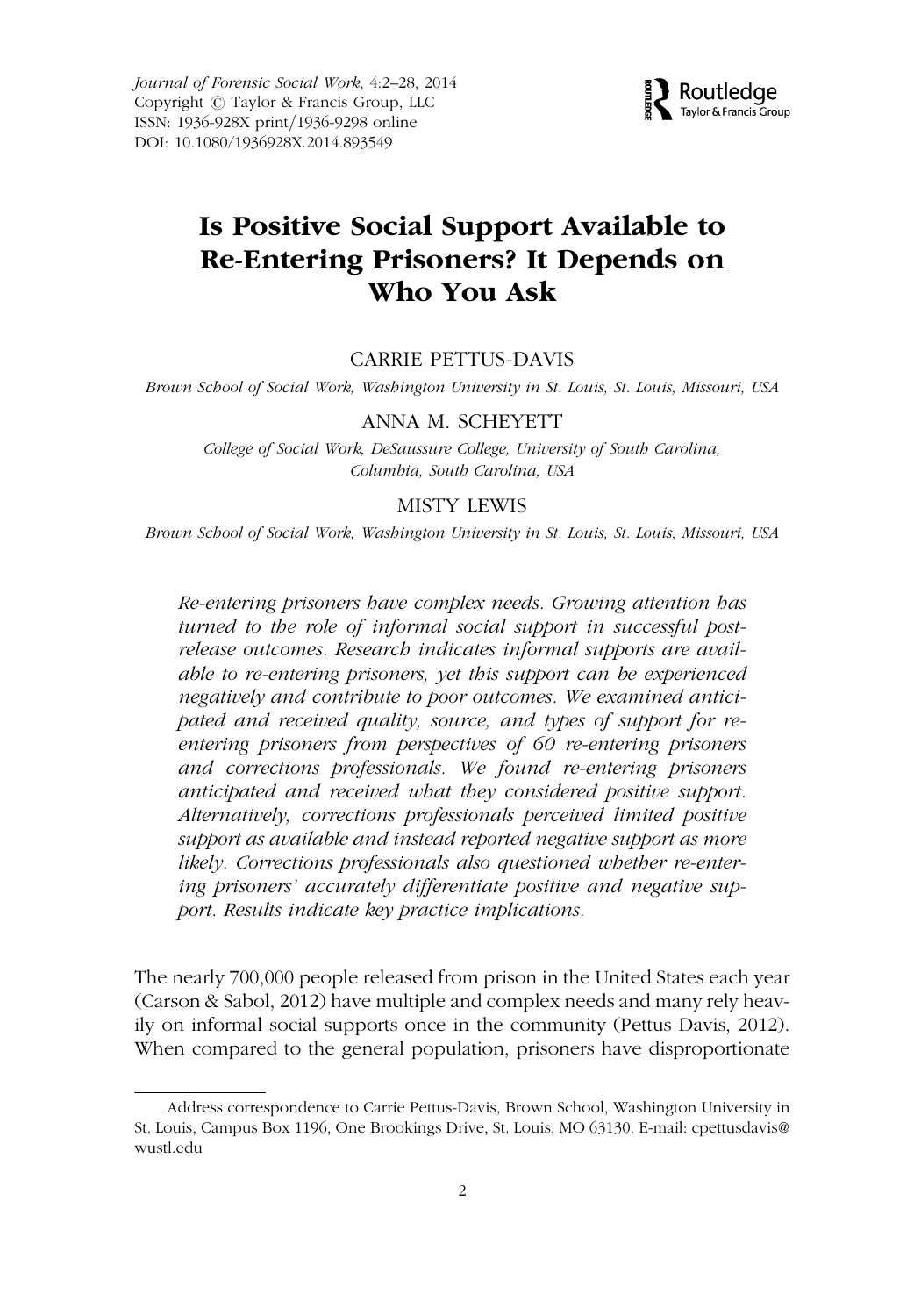experiences of extreme poverty, poor education and employment trajectories, trauma and victimization histories, substance use disorders, physical illnesses (e.g., HIV, hepatitis C), and mental health problems (Pettus Davis, 2012) and thus may have a greater need for both formal and informal supports. However, because for the first time in many decades more people are being released from prison than entering prison, the capacity of formal social support structures (e.g., social and health services) to meet the needs of this population is diminishing.

The national shift back toward the ''rehabilitative ideal'' of correctional care has received greater federal financial support since the 1990s, starting with President Clinton's Going Home Initiative, followed by the Serious and Violent Offender Reentry Initiative and the Second Chance Act of 2007 (Cullen & Gilbert, 2013). Despite the increase in resources to develop programming for re-entering prisoners, many of these programs have strict eligibility criteria or cannot meet the demand for treatment (see Lattimore et al., 2012). As a result, a significant proportion of re-entering prisoners still do not have access to critical formal support services. For example, Taxman, Perdoni, and Caudy (2013) found that existing drug treatment services have the capacity to meet the treatment needs of only 10% of people under correctional supervision. Moreover, overburdened social service systems not specific to re-entering prisoners, but which re-entering prisoners access, are likely to be further strained because of the increasing number of released prisoners following decades of mass incarceration practices. Furthermore there is a general trend toward decreased public funding for social and health services nationwide (U.S. Census Bureau, 2013). Once released, but lacking critical formal supports, former prisoners have a greater likelihood of returning to high-risk behaviors. As a result, between 43% and 68% of prisoners are re-incarcerated within 3 years of their release, further perpetuating the negative effects of crime and prison on individuals and their families and communities (Langan & Levin, 2002; Pew Center on the States, 2011).

In light of limited and increasingly strained formal support services, more attention is being given to the role that informal social support (e.g., from family, mentors, loved ones) may play in the lives of prisoners re-entering communities (Fontaine, Gilchrist-Scott, & Denver, 2011; Pettus-David et al., 2011; Scheyett & Pettus-David, 2013). Much of the extant research on social ties has captured the quantity of social support perceived as available to re-entering prisoners (e.g., how many family members does the prisoner have), but few studies (Brooker, 2005; Naser & La Vigne, 2006) have examined whether expected support is similar to support received by former prisoners. In addition, although research has focused on the amount of informal social support available to re-entering prisoners, less attention has been paid to the quality of such support. Because informal social support can be experienced negatively (i.e., what typically would be perceived as social support contributes to poor outcomes), it is critical to policy and program development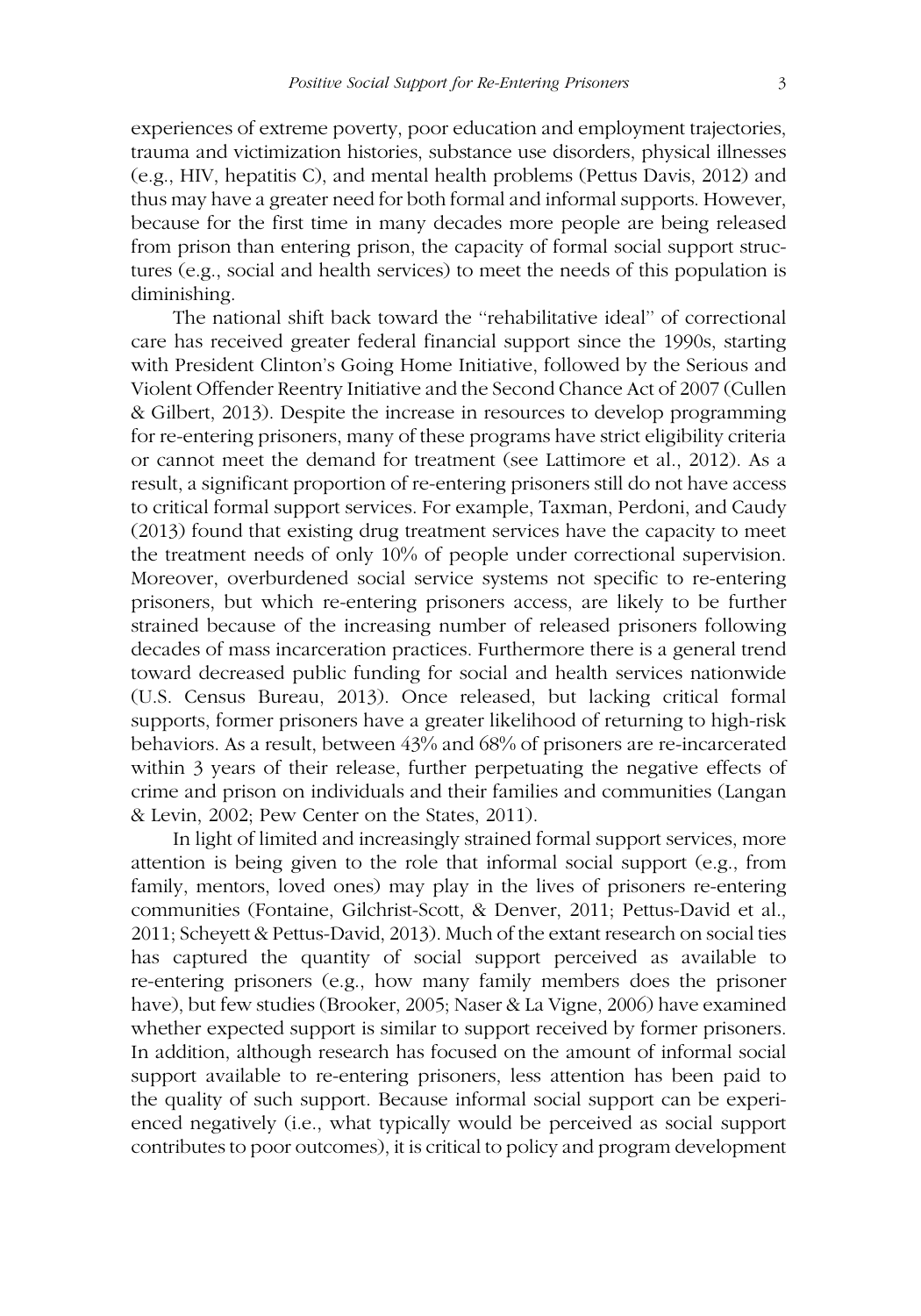to better understand not only whether former prisoners have social support available to them, but if this social support is experienced positively so as to best promote postrelease success. Finally, researchers have not explored whether the perceptions of social support differ between correctional professionals and re-entering prisoners. Because correctional professionals can facilitate connections between re-entering prisoners and informal social supports, it is important to investigate these professionals' understanding of support mechanisms for re-entering prisoners. As a whole, the lack of knowledge regarding whether perceptions of the availability, type, and quality of social support change over time (before and after imprisonment) and by group (e.g., prisoner, correctional professional) underscores the need for research that provides a better assessment of support resources for re-entering prisoners (Visher & Travis, 2003).

Social workers play an important role in prisoner reentry because social workers are equipped to provide re-entering prisoners with much-needed tangible supports via a variety of treatment, correctional, and social service settings. Irrespective of client population, social workers often aim to engage the informal social support networks of clients to bolster program effects on client outcomes. When working with re-entering prisoners, social workers might rely on both clients and correctional professionals to inform their understanding of client supports. Therefore, it critical that social workers have a more nuanced understanding of how re-entering prisoners and correctional professionals perceive and experience social support; yet, the current literature provides little guidance.

The purpose of this study was to examine the expected and received quality, source, and type of informal social support available to prisoners returning to communities. We explored the experience of social support from the perspectives of current and former prisoners as well as prison staff and parole officers to assess different pre- and postrelease perspectives regarding the availability and quality of social support for re-entering prisoners. Our study provides an improved understanding of the multidimensionality of social support and factors that contribute to discrepant views on the availability and quality of social support for re-entering prisoners. Findings indicate important practice and program development implications that are rarely discussed in the current literature.

### BACKGROUND

# Social Support

Social support is linked to multiple positive health, mental health, and behavioral outcomes in populations of interest to many disciplines (Sarason & Sarason, 2009). Social support is the provision or exchange of resources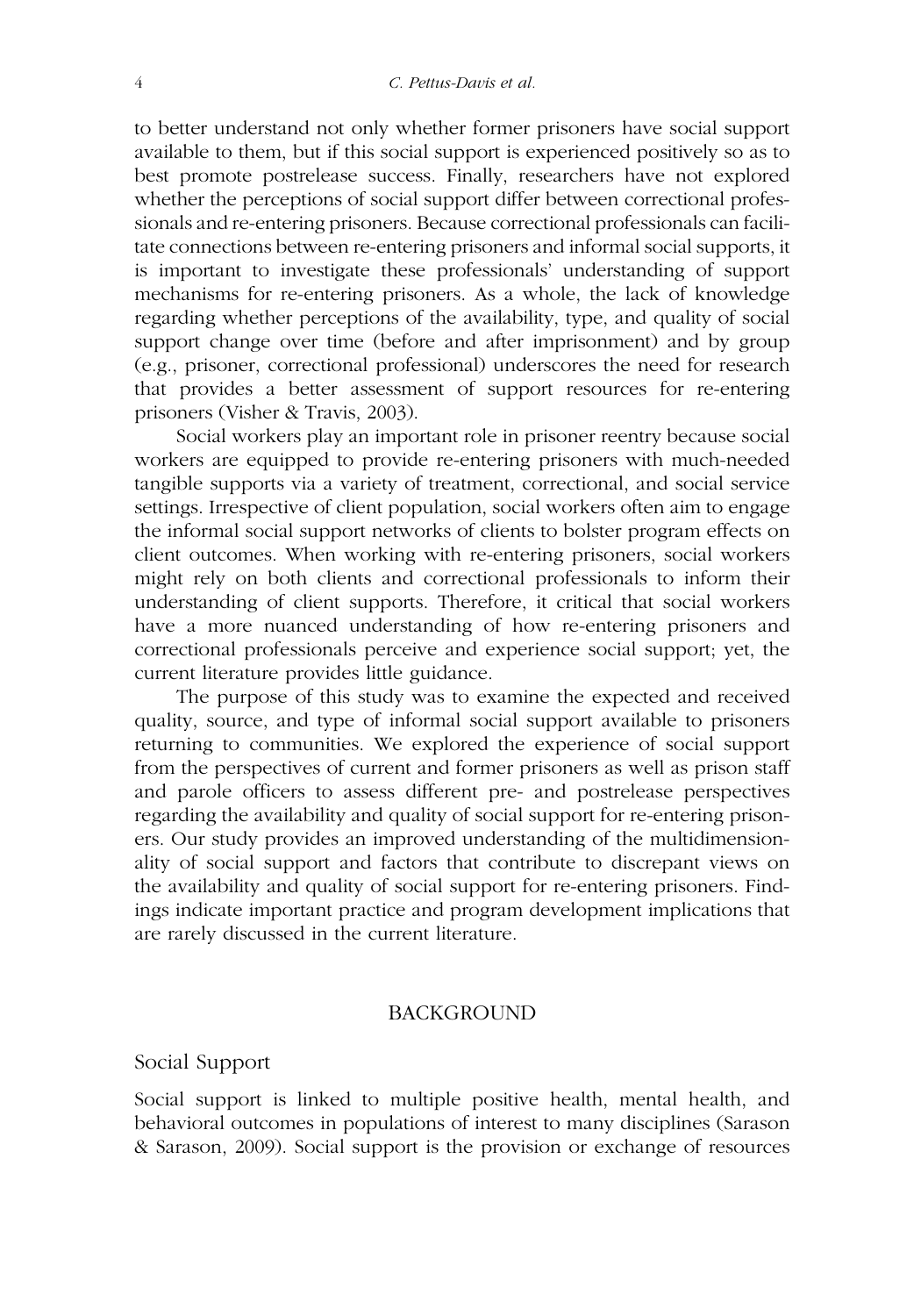that are available or perceived as available (House, 1981). Sources of social support include formal support that is publicly or privately financed (e.g., doctors, counselors, social workers) or informal support (e.g., volunteers, clergy, family, friends), in which formal payment is not exchanged for support (Sarason & Sarason, 1985). Subtypes of support are categorized as affective related support (i.e., emotional, listening, task support) and instrumental forms of support (i.e., information, tangible, personal assistance; Cohen, Underwood, & Gottlieb, 2000; Richman, Rosenfeld, & Hardy, 1993).

Defining the quality of support acknowledges that recipients may experience social support positively or negatively. Positive support is evident when a recipient's physiological or psychological well-being is objectively enhanced (Sarason & Sarason, 1985). Negative support is present when the outcome of the support is negative (e.g., reinforcement of substance abuse) regardless of how the recipient perceives the support (e.g., recipient perceives being provided housing as positive, but is exposed to illegal activities by living there). Support is also considered negative if the recipient (a) perceives the support as stressful (Antonucci, 1985; Wilcox & Vernberg, 1985); (b) is not ready to receive the proffered support; or (c) is in conflict with a supporter (Rook, 1992). Quality of support is often more indicative of positive outcomes than quantity of support (Sarason, Sarason, & Peirce, 1990).

# Social Support and Re-Entering Prisoners

In his 1994 presidential address to the Academy of Criminal Justice Sciences, Dr. Francis Cullen argued for social support to be the organizing principle of criminological research. Dr. Cullen based his social support paradigm on the rich history of theoretical propositions and empirical evidence in criminological literature concerning the importance of social ties and social bonds to involvement in and desistance from criminal behaviors (Cullen, 1994). However, since that seminal address, most studies of social support among re-entering prisoners have emphasized measures of quantity of support versus quality of support. Descriptive studies have indicated that the majority (66%– 92%; Berg & Huebner, 2011; Naser & La Vigne, 2006; Visher & Courtney, 2006) of re-entering prisoners rely heavily on informal social supports (Brooker, 2005; Graffam & Shinkfield, 2012; Naser & La Vigne, 2006) but that these networks tend to be small (Shinkfield & Graffam, 2009; Skeem, Louden, Manchak, Vidal, & Haddad, 2009) and prisoners underestimate the amount of social support they will receive postrelease (Brooker, 2005; Naser & La Vigne, 2006).

Social support is generally associated with a host of positive outcomes for re-entering prisoners. Social support during incarceration is linked to improved adjustment to prison life (Jiang & Winfree, 2006) and better transitions after release (Bales & Mears, 2008). Social support after incarceration is positively correlated with improved father–child relationships (Swanson, Lee, Sansone, & Tatum, 2012; Walker, 2010); decreased psychiatric symptoms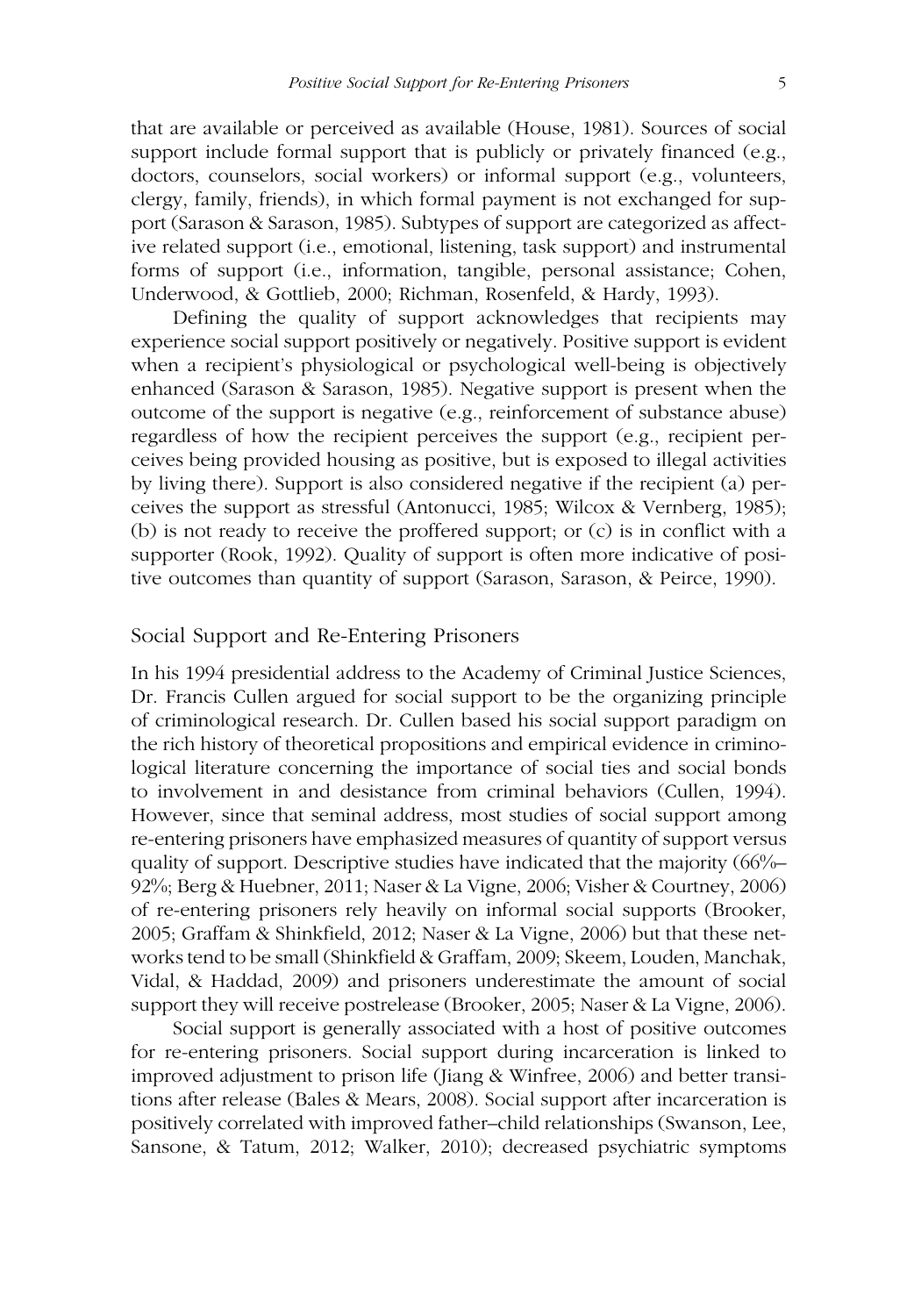(Draine & Solomon, 2000); reduced stress (Garrity et al., 2006); less substance misuse (Binswanger et al., 2012; Brochu et al., 2006; Schroeder, Giordano, & Cernkovich, 2007; Tseng, Hemenway, Kawachi, & Subramanian, 2010; Walters, 2000); and fewer acts of violence (Ullrich & Coid, 2011). Much of the extant literature has demonstrated that social support is linked to overall reductions in criminal behaviors and criminal justice involvement (Bersani, Laub, & Nieuwbeerta, 2009; Brown, St. Amand, & Zamble, 2009; Duwe, 2012; Laub & Sampson, 2003; Shinkfield & Graffam, 2009; Skeem et al., 2009; Swanson et al., 2012). However, some studies suggested no relationship exists between social support and criminal outcomes or that there are poorer criminal justice outcomes associated with social support (e.g., Breese, Ra'el, & Grant, 2000; Gideon, 2007; Jacoby & Kozie-Peak, 1997; Travis, Solomon, & Waul, 2001). Studies on the quality of social support have provided some guidance regarding these differing outcomes.

The few studies that have examined quality in addition to quantity of social support indicated the role of social support in the outcomes of re-entering prisoners is complex. Skeem and colleagues (2009) found that 55% of probationers' network members provided positive social support, 31% provided needed support but had a negative role in probationers' life (i.e., mixed support), and nearly 14% of network members contributed only negative support (e.g., reinforced substance abuse). Poorer criminal justice outcomes (e.g., probation violations) were inversely associated with mixed and negative social support  $(p < .01)$ . A 13-year longitudinal study by Giordano, Cernkovich, and Holland (2003) of social relationships and recidivism among 254 re-entering prisoners found that marital status and peer contact alone were not significant predictors of criminal behavior, but that spousal and friend criminality (i.e., negative support vis-à-vis reinforced criminal thinking) were predictors of self-reported criminal behavior ( $p <$ .05). The profound role of friends' criminality in propensity to offend has also been reported in studies of adults without incarceration histories (Akers, 1997; Warr & Stafford, 1991). Other studies indicated that in some cases publicly perceived positive social support (e.g., mother provides a place to live) that produces a sense of overwhelming obligation, conflict, or distress for re-entering prisoners (therefore negative support) is associated with poorer postrelease outcomes (Gideon, 2007; Martinez & Abrams, 2013; Seal, Eldrige, Kacanek, Binson, & MacGowan, 2007). Collectively, research on quality of social support has suggested that what society would identify as positive support (e.g., lend a helping hand, provide a place to stay) can be experienced negatively vis-a`-vis obvious mechanisms such as drinking and drug use, but also through more subtle factors such as ''being controlling'' (something that may be common among concerned family members) or having strained relationships with loved ones. Little is known about the extent to which re-entering prisoners and prison and parole employees experience the quality of informal support available to re-entering prisoners and define the types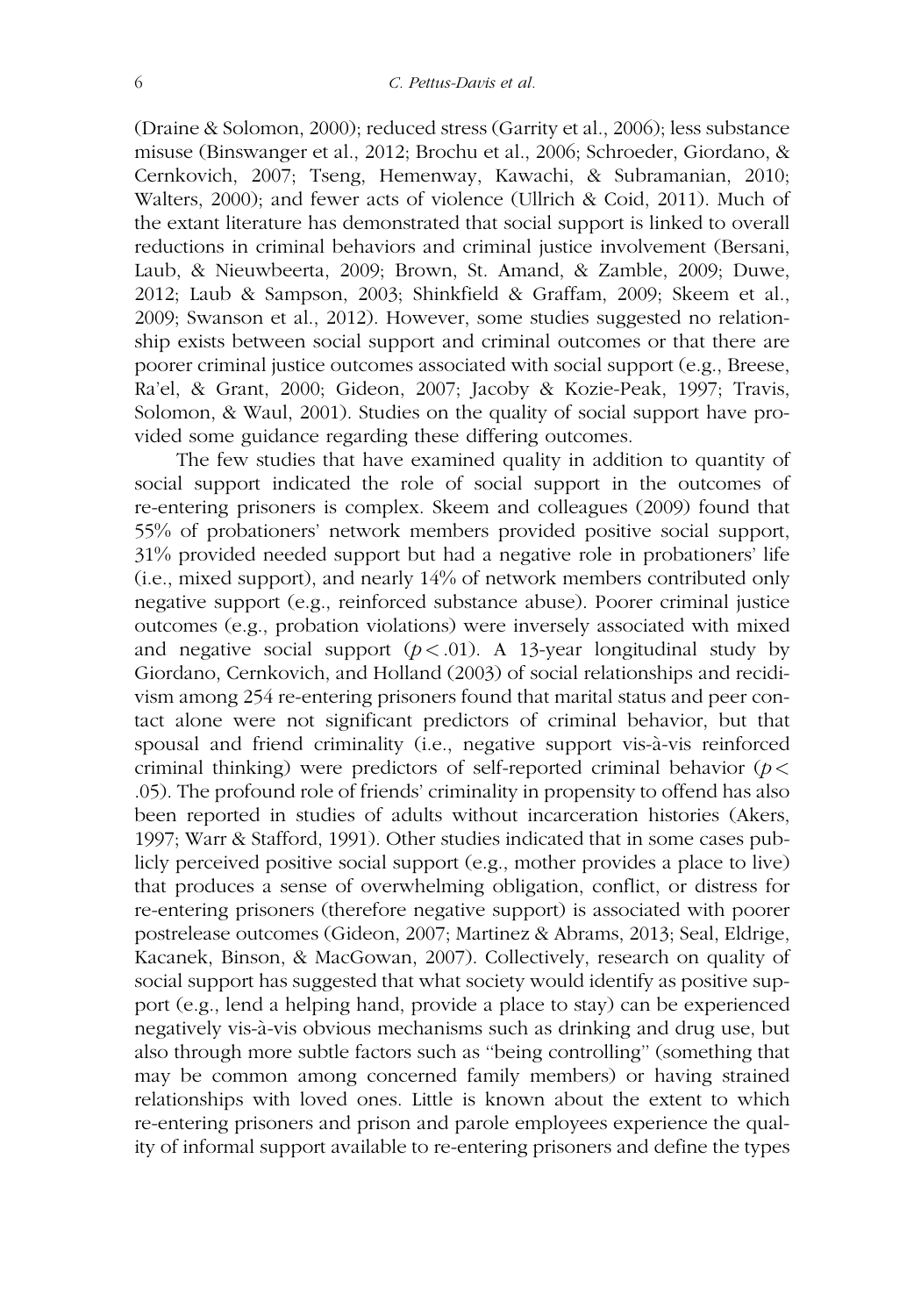and amount of positive support. Perspectives from re-entering prisoners are important because they respond to the support. Perspectives from correctional professionals are important because they influence with whom re-entering prisoners establish and maintain connections.

# RESEARCH STRATEGY

Our study explored key dimensions of social support that are likely integral to the reentry process, including positive support as determined by those involved in the reentry process and subtypes of affective and instrumental support. We sought the perspectives of 60 re-entering prisoners, prison staff, and parole officers to examine experiences of support at different points in time during the reentry process—pre- and postrelease—as well as any variations in perceptions between correctional professionals and re-entering prisoners. The research questions guiding our study were (a) Is positive social support available to re-entering prisoners? (b) What types of positive support are available to re-entering prisoners? (c) Who provides expected and received positive social support? This study contributes to emerging practice research seeking to unravel the key dimensions of quality of social support related to postrelease outcomes.

# **METHOD**

Study Design

We used a cross-sectional, mixed-method study design with purposive sampling procedures to explore the expected and received positive support for re-entering prisoners. Most studies of social support have relied solely on reports from re-entering prisoners to assess social support. We sought multiple perspectives in hopes of establishing a deeper understanding of expected and received positive support. We sampled current prisoners to examine expected support, former prisoners to collect in-depth accounts of received support, and prison staff and parole officers to assess their perceptions of the availability and quality of postrelease informal social support. Study protocols were approved by the University Behavioral Health Institutional Review Board as well as the Department of Correction Human Subjects Committee.

#### Procedures and Participants

#### CURRENT AND FORMER PRISONERS

The study was conducted between March and September 2009. Eligible current prisoners were recruited from two prisons representing all custody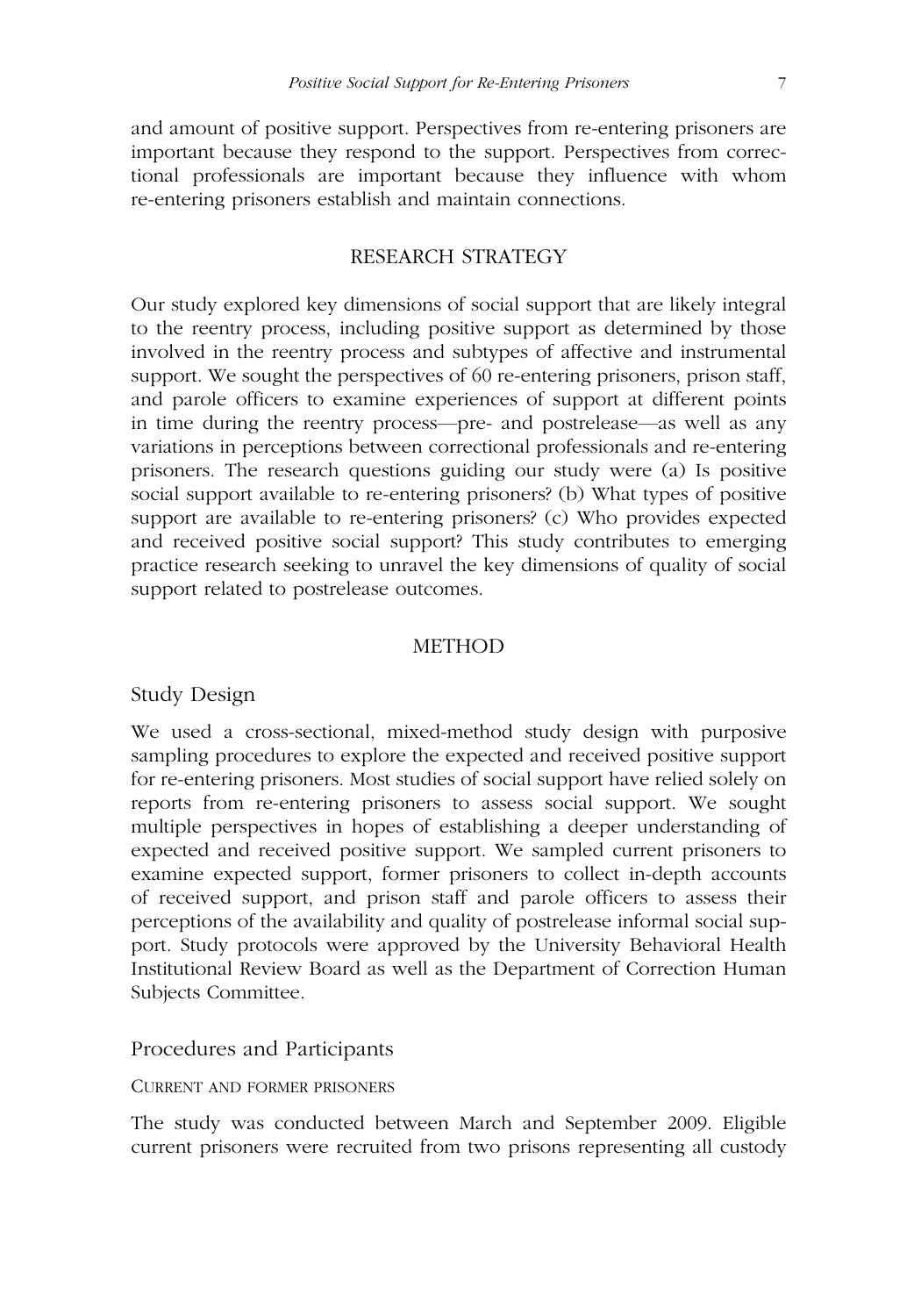levels in one southeastern state. Prospective participants were within 45 days of release from prison, planned to release to one large urban county where former prisoners and parole officer study participants also resided, were aged 18 or older, and were English-speaking men capable of giving informed consent. Because social support operates differently for re-entering men prisoners than women prisoners (Leverentz, 2006), a single-gendered sample was selected for this study. Researchers actively recruited participants through information sessions coordinated by administrators at each of the two prisons. Interested prisoners completed the formal consent process and interviews after the information session. Thirty-four men (90% response rate) completed a structured interview about their expected postrelease social support.

Eligible former prisoners had been released from prison to the county study site within the preceding 9 months, were serving a minimum 9-month parole sentence, and otherwise met the same criteria as current prisoners. Parole office staff referred potential participants to a research team member. Researchers and potential participants met in a private office and the researcher described the voluntary study. Consenting participants then completed one audiorecorded qualitative interview with a researcher in private that lasted 30 to 60 min. Eight men completed the interviews (80% response rate) about their received postrelease informal social support. We sought a smaller sample of former prisoners than current prisoners because qualitative interviews provide a more descriptive account of study phenomenon and trends are more readily identifiable with smaller sample sizes than in quantitative surveys. For both current and former prisoner samples, the primary reason for declining to participate was lack of time. Ninety percent of participants were African American, which occurred by chance.

#### CORRECTIONAL PROFESSIONALS

Two focus groups were conducted with prison-based case managers and one group was conducted with parole officers. Researchers were given a list of eligible personnel and email addresses from administrators. Once 5 to 8 people responded that they were interested, a focus group was scheduled. Consent procedures occurred immediately before the focus group. No one declined to participate. Eighteen prison-based case managers and parole officers participated in one of three focus groups. Nearly 70% of case managers  $(n = 11)$  and 50% of parole officers  $(n = 7)$  from the recruitment sites participated in focus groups. No correctional professionals directly declined to participate, but instead did not respond to contact attempts. Correctional professional participants had been employed in their current position for at least 1 year and met with re-entering prisoners daily as a part of their job duties. All case manager participants had active caseloads of prisoners and all parole officers had active caseloads of parolees who had a minimum of 9 months of postrelease supervision. Of consenting participants, 22% were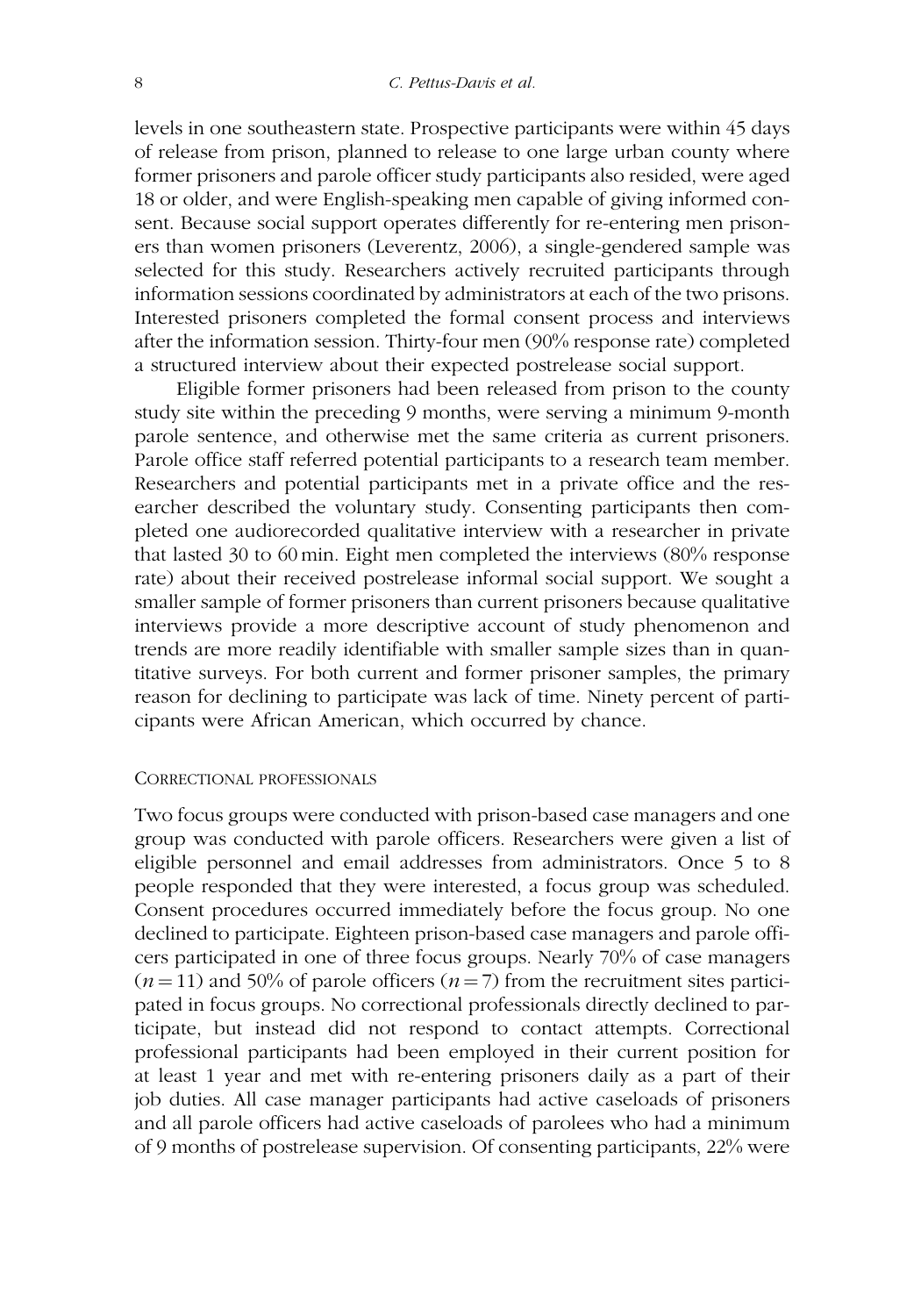African American women, 28% were African American men, 33% were Caucasian men, 11% were Caucasian women, and 6% were Latina women.

#### Measures

#### CURRENT AND FORMER PRISONERS

Current prisoners completed the Social Support Survey (Richman et al., 1993), a 34-item interview about five subtypes of informal social support. Content, construct, and concurrent validity of the instrument has been established with a clinical sample (Richman et al., 1993). Participants were asked to report on the support they expected to receive after release from prison. Participants were instructed to think only about people they believed would help them abstain from drugs and crime after release who do not get paid to provide such support.

Prisoners were then asked to list all individuals who would provide the following subtypes of support: (a) listening (listens without giving uninvited advice or forming an opinion); (b) task appreciation (recognizes the recipient is working to reach his goals); (c) emotional (tells recipient that they are on his side and provides comfort); (d) emotional challenge (challenges the recipient to think differently about his ideas, attitudes, and feelings); (e) tangible assistance (provides money, food, or other legal products); and (f) personal assistance (helps with transportation, filling out job applications, finding services, or other opportunities).

Qualitative interviews with former prisoners included questions such as: (a) What types and quality of social support did you have after prison? (b) How did you connect with your social support? (c) If you did have social support, how did you seek help from others? (d) How did social support help you in your transition? (e) What were the most important things people did to help you? Researchers asked former prisoners to think only about people whom they considered to be entirely positive influences (e.g., helped them abstain from drugs and crime). Definitions of subtypes of support consistent with the quantitative survey were provided.

#### CORRECTIONAL PROFESSIONALS

Focus groups with correctional professionals included questions such as: (a) What types of informal social support do prisoners have pre- and postrelease? (b) How do you find out about re-entering prisoners' informal social support? (c) What role does informal social support play in re-entry planning? (d) How do re-entering prisoners perceive the quality of their informal social support? (e) What are your perceptions of the quality of their informal social support? Subtypes of support were defined for correctional professionals. Participants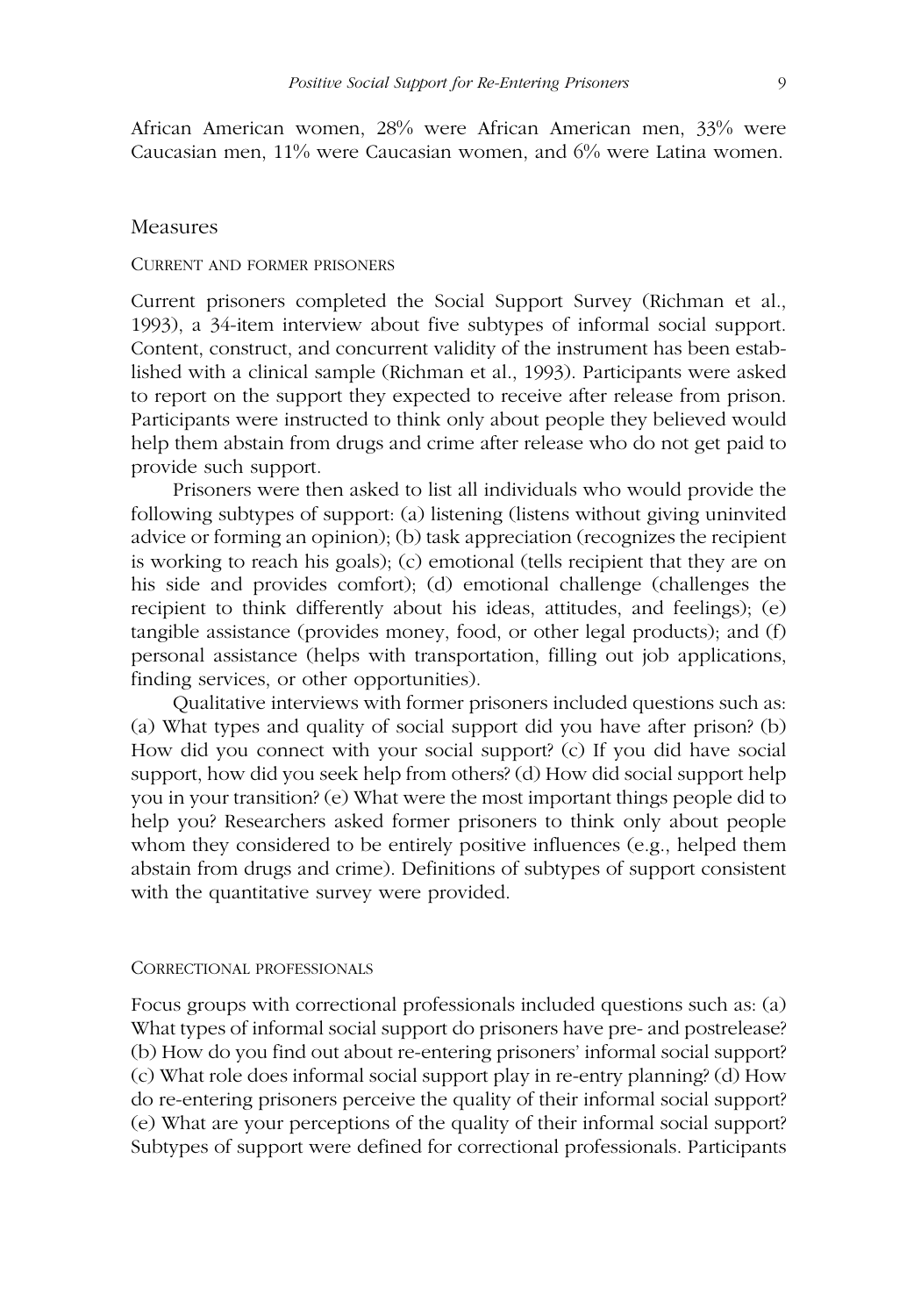were asked to respond based on their routine practice experiences with re-entering prisoners.

# Data Analysis

Qualitative analyses were conducted by the researcher who facilitated the focus groups and assisted with the interviews, and by a second researcher. Qualitative data were analyzed using thematic analysis-based coding (Padgett, 1998) for sources, types, and quality of social support. Researchers then compared codes and came to a consensus on code meanings and themes (Padgett, 1998). Data from the structured interviews are reported as frequency and percentage statistics.

# **RESULTS**

Results are provided by subtype of support first for correctional professionals followed by perspectives obtained from current and former prisoners. As the detailed results indicate, correctional professionals and current and former prisoners reported widely different perspectives of the quality and availability of social support for re-entering prisoners.

# Correctional Professional Perspectives by Subtype of Support

In general, correctional professionals had different perceptions than reentering prisoners about the availability of positive social support. Correctional professionals believed that re-entering prisoners mistook any support provision as positive and did not recognize when this support may be provided under negative circumstances.

# **LISTENING**

Case managers did not describe postrelease listening support as being available from positive informal support providers. Parole officers described one source of listening support, 12-step programs, but otherwise believed that listening support was not available to former prisoners. ''If it is a good sponsor and a good group, [Narcotics Anonymous] and [Alcoholics Anonymous] can really work because the sponsor does prosocial modeling and because the sponsor talks to the guy a few times a day or at least daily.'' Several officers discussed at length feeling obligated to provide listening support to former prisoners because it was not available from their informal support networks. One officer said,

A lot of times you know, with the guys that I get to come in, they will pour everything out on and me, and I am like, oh my god, you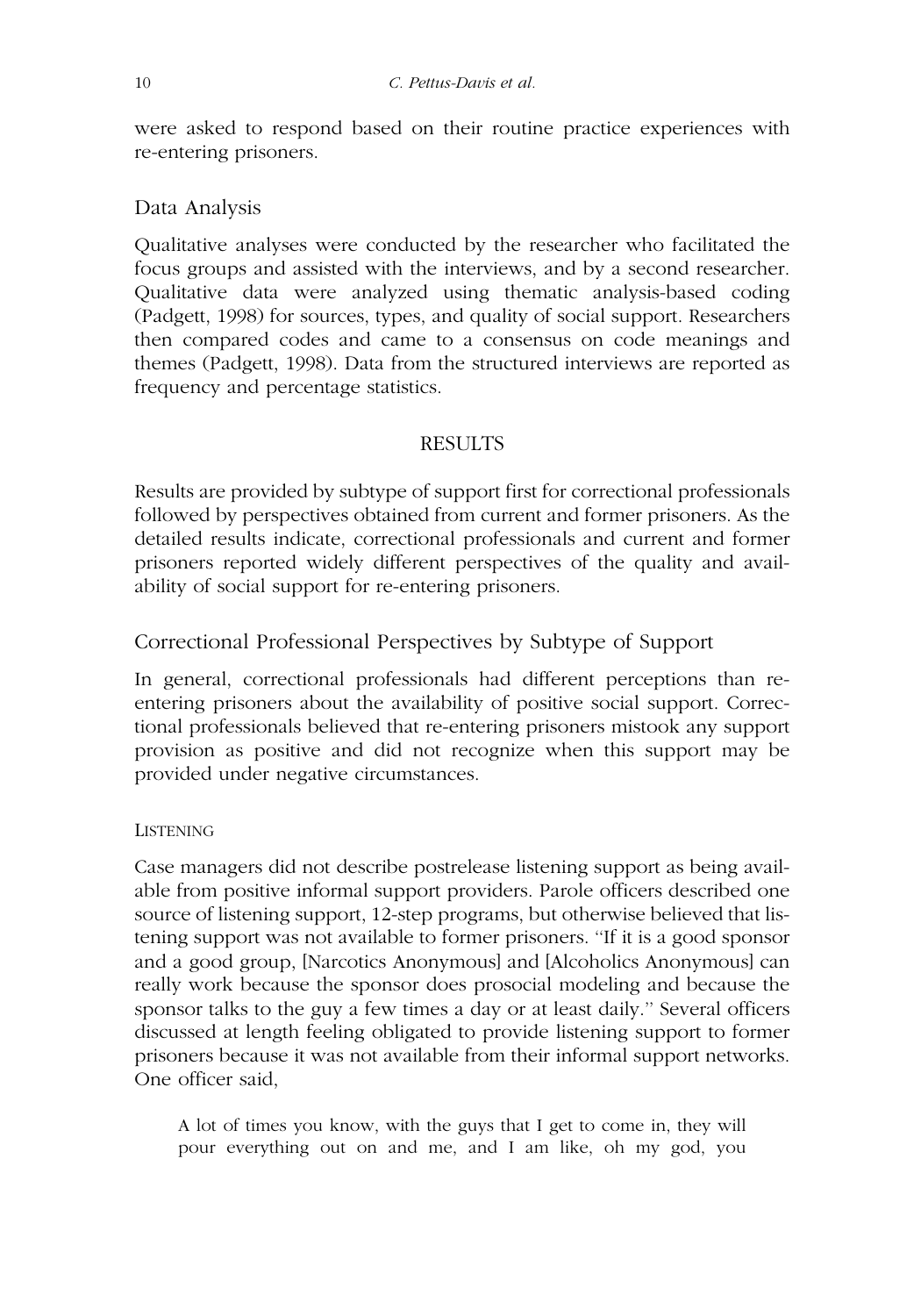know ... how they are scared, nervous, and the hyperventilating that they go through. That is something that they don't discuss with their family, so I think counseling [would be helpful].

## Another officer agreed, stating,

You would be amazed at the amount of offenders that come into your office; they have never had the opportunity to just talk to someone without putting up the facade about being a tough guy. Just somebody that they can talk to without being prejudged, and they appreciate that a lot. You will find that they will open up and tell you anything.

#### TASK APPRECIATION

Unlike perceptions of re-entering prisoners, correctional professionals stated that task appreciation support was unavailable or provided on damaging terms to re-entering prisoners. Case managers felt it was more likely that former prisoners would receive negative task appreciation support from informal support providers. For example, one case manager described a scenario involving 12-step programs: ''But then they get with their old friends who say 'Why are you going there, that is crazy.' And instead of remaining in a 12-step program, they will listen to the friends and stop attending sessions.'' Another case manager said that friends may encourage former prisoners to maintain a job because they intend to exploit the former prisoner: ''You see when they get paid the people's friends out there are waiting on them, and a lot of them are not strong enough to pull back.'' Officers did not discuss task appreciation support from informal support networks but did state this type of support was important. Officers described trying to provide task appreciation support in the absence of such support from informal providers. One officer explained trying to ''recognize the tough living situations, mental health problems, substance abuse problems, and try to encourage them in the face of it all.''

#### EMOTIONAL

Correctional professionals described groups and organizations as sources of emotional support rather than family members or other individuals that former prisoners often reported. Case managers did not discuss the extent to which they felt emotional support was available to former prisoners after release but did note this type of support from positive others was important to success. Some case managers said they can predict how well a prisoner will do in the community based on whether or not his mom called the prison regularly before his release. Case managers said phone calls from mothers are a good indicator of positive support after release.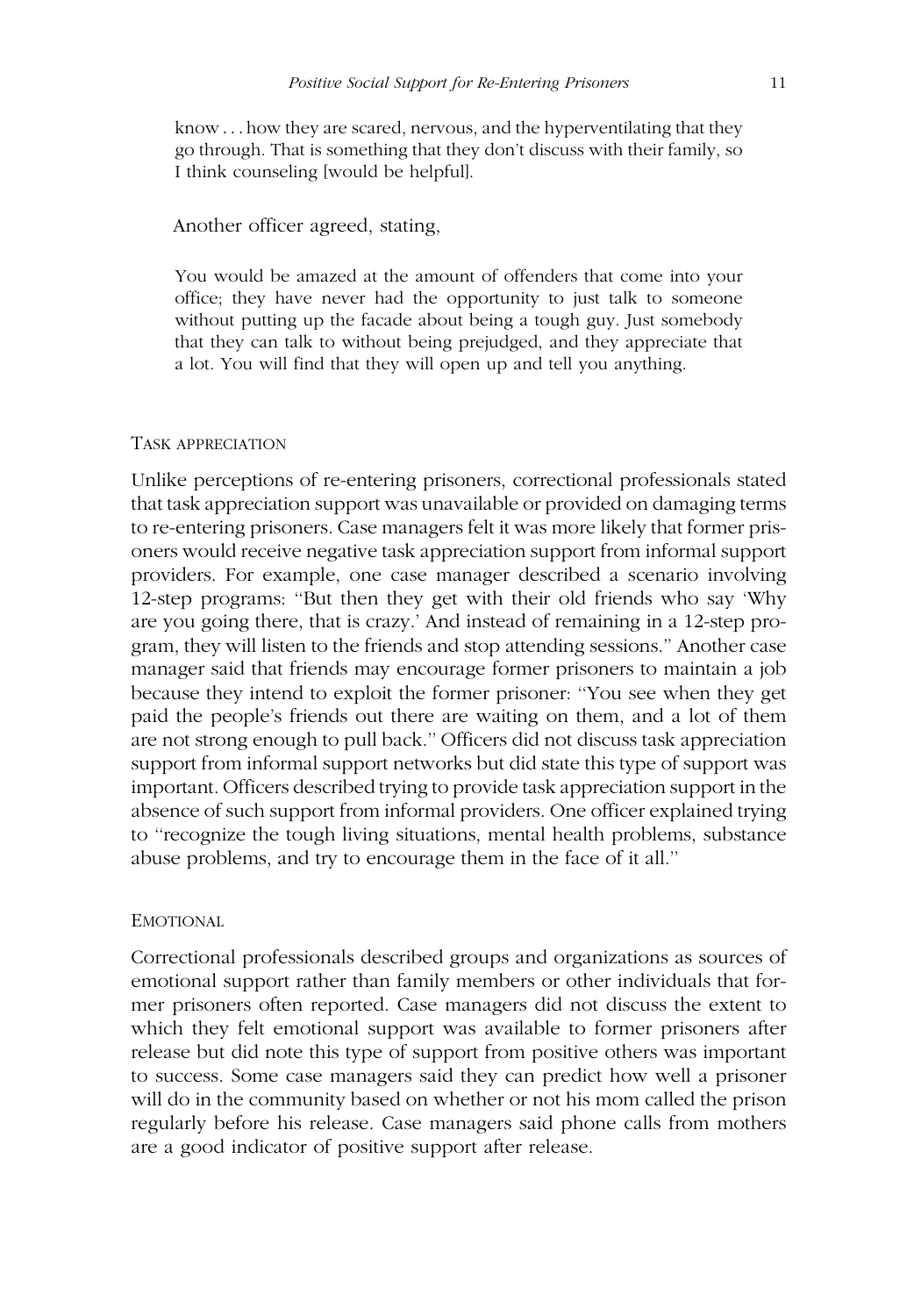Officers believed Alcoholics Anonymous and Narcotics Anonymous sponsors were important sources of emotional support to former prisoners. Officers did not mention other sources of emotional support from informal support providers. Both officers and case managers felt that faith-based organizations, including churches, could be a good source of positive emotional support if the religious beliefs matched those of the former prisoners. Officers and case managers felt that this ''matching of belief systems'' was often not the case. Officers and case managers also mentioned instances in which faith-based organizations damaged the trust of former prisoners. For example, they described faith-based mentors who engaged in illegal behaviors and temporary halfway houses that took advantage of former prisoners. Correctional professionals did not indicate that these instances were frequent but rather that the effects were lasting.

#### EMOTIONAL CHALLENGE

Similar to re-entering prisoners, correctional professionals did not perceive emotional challenge support as available to re-entering prisoners. However, officers said that they felt this type of support was important and they tried to challenge re-entering prisoners in the context of supervision. One officer explained, ''I will let them play their games and listen to them. Then I will let them know that I know they are playing games... I encourage them to put those thoughts into something productive.''

#### TANGIBLE ASSISTANCE

Correctional professionals and re-entering prisoners had inconsistent perceptions of the availability of positive tangible assistance. Correctional professionals described detailed scenarios in which tangible assistance, unlike any other type of support, was provided to re-entering prisoners but on negative terms. Case managers stated that tangible assistance is available to re-entering prisoners but had mixed reports about whether family members were positive sources of tangible assistance. Case managers said they tried to build support from family so that the prisoner would have somewhere to live after prison. However, one case manager said, ''Most releasing prisoners know they cannot return to the same [family] environment they came from because it is negative, but that sometimes it is their only choice''. A parole officer described a similar complicated situation,

There might be other criminal offenders whether they are in the system or out of the system that live at that address and they get sucked right back into it. Because here we are putting them in a residence where family members and even parents who are involved in illegal activity and they are supposed to be their support network.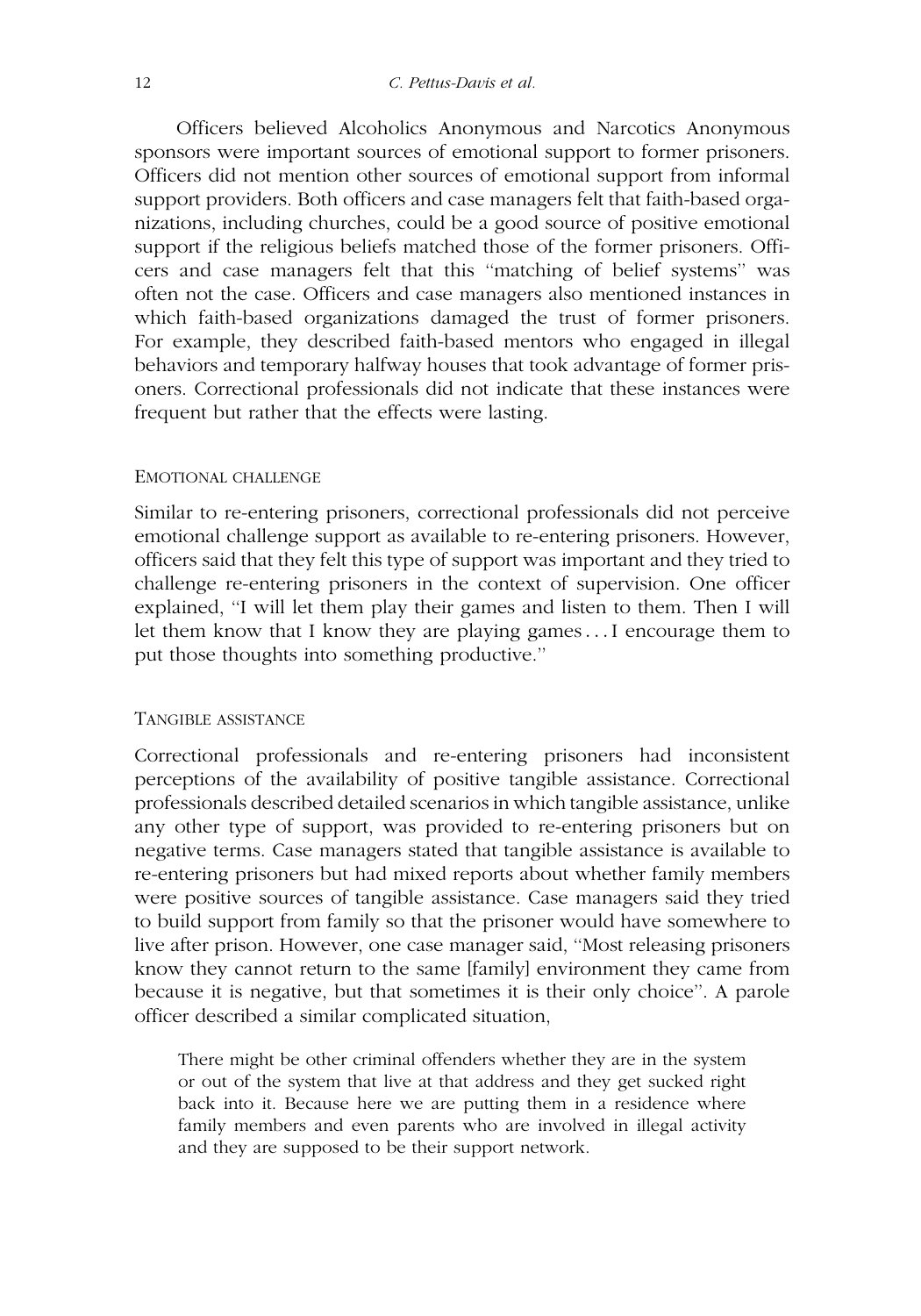One of the two groups of case managers estimated that re-entering prisoners return to bad family situations in 75% to 90% of cases and that only 10% return to good family situations. The other group of case managers perceived family options as primarily positive while also describing limitations to otherwise positive tangible assistance from family members. ''The majority of the guys have good families. Unfortunately, a lot of the moms are older and sick. The guys get in trouble when they leave the family's' home and they start making bad choices.''

Depicting the complexity of social support, case managers stated that when positive family members only provide temporary support, the re-entering prisoner is at greater risk of failure in the community. ''It [home plan] is verified and then the momma may say you can stay here for a week, but then you have to find somewhere to go and then it starts the cycle all over again.'' Some case managers felt tangible assistance was mostly negative and described support from intimate partners as temporary, related to finances, and leading to poor results. One case manager said,

The relationship between girlfriends and baby mommas always comes down to finances. Things go well for the first 30 days and then they realize that the guy is not contributing. So they tell him to go back to the streets to get money for the food and kids' clothes.

Case managers and officers felt re-entering prisoners have difficulty discerning between positive and negative support from family members and because of the basic survival benefits of tangible assistance. One case manager explained, ''Sometimes the inmates can't differentiate positive relationships with negative ones because they are family. So if they deal drugs with their sister they will not see that as negative.'' Displaying a similar sentiment, a parole officer said,

I think a lot of them are going to name their parent or their family as support, but that sometimes can be misguided as them being a positive source, because sometimes the people they identify as a positive support is much more of a negative influence.

Case managers and officers talked about their attempts to educate re-entering prisoners about the difference between positive and negative support. One case manager stated,

How do you say that your sister is not a positive relationship and knowing the time constraints on our job duties, we can't spend 3 hours with them counseling them on positive relationships? Even if we do 3 hours [other participants laugh], 3 hours probably wouldn't be enough. But with a quick one liner try to make as many positive comments as you can and encourage them the best you can and hope that something takes hold.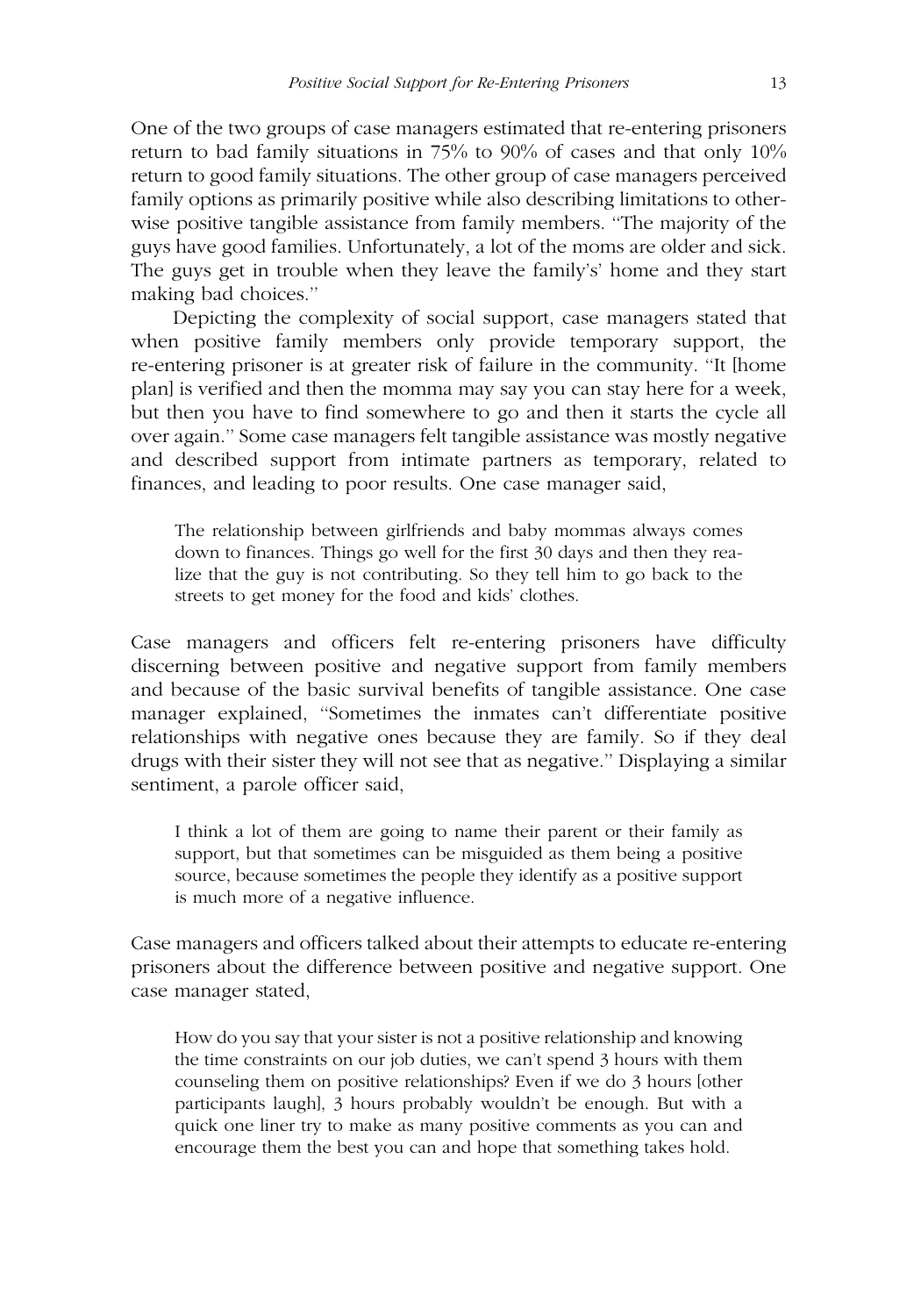Officers said they tried to partner with positive family members to provide tangible support while the former prisoners struggled to find their way out of troubled behavior patterns.

# PERSONAL ASSISTANCE

Case managers differed from all other study participants in that they perceived little positive personal assistance as available to re-entering prisoners. Instead case managers said positive family members were too ''burnt out'' to support the re-entering prisoner because of his past behaviors. Case managers also stated that family members were negative sources of support and their personal assistance came in the form of enabling former prisoners to continue irresponsible behaviors. Case managers said, regardless of positive or negative sources of personal assistance, that the utility and sustainability of such support is entirely up to the re-entering prisoner. Case managers made statements such as,

It is contingent on the guy on whether the support from family ends up being helpful or not. At some point they have to decide if they want to hang with their family or go back to hanging with their old friends. Then the family doesn't want to have anything to do with them and they just end up back at square one.

Presenting a similarly troubling picture, officers said that the mere presence of positive personal assistance might not be enough to counteract the effects of otherwise negative contexts. One officer described a case in which a wife and church worked together to support a former prisoner who was living in a negative community after release. Ultimately the negative environment overrode the positive support.

It was really intimidating over there, but I was nervous for him, but she [wife] stayed positive and he [former prisoner] stayed positive. She kept him in the church, and they were in church like 4, 5 times a week. And the church members there, they took him up and they made sure that he had what he needed. They helped him try to find work and even though some of the work that he did was under the table, he did at least feel like he was contributing. So, he had that support and unfortunately, I just talked to her and he is back on drugs.

Unlike case manager reports, but consistent with responses from re-entering prisoners, officers generally believed family members could be important sources of positive personal assistance. For example, an officer said, ''I have offenders who we had to base an entire case plan around the grandmother's schedule, but she was his only transportation.'' Officers engaged family members by telling them, ''If you don't want him to go back then you need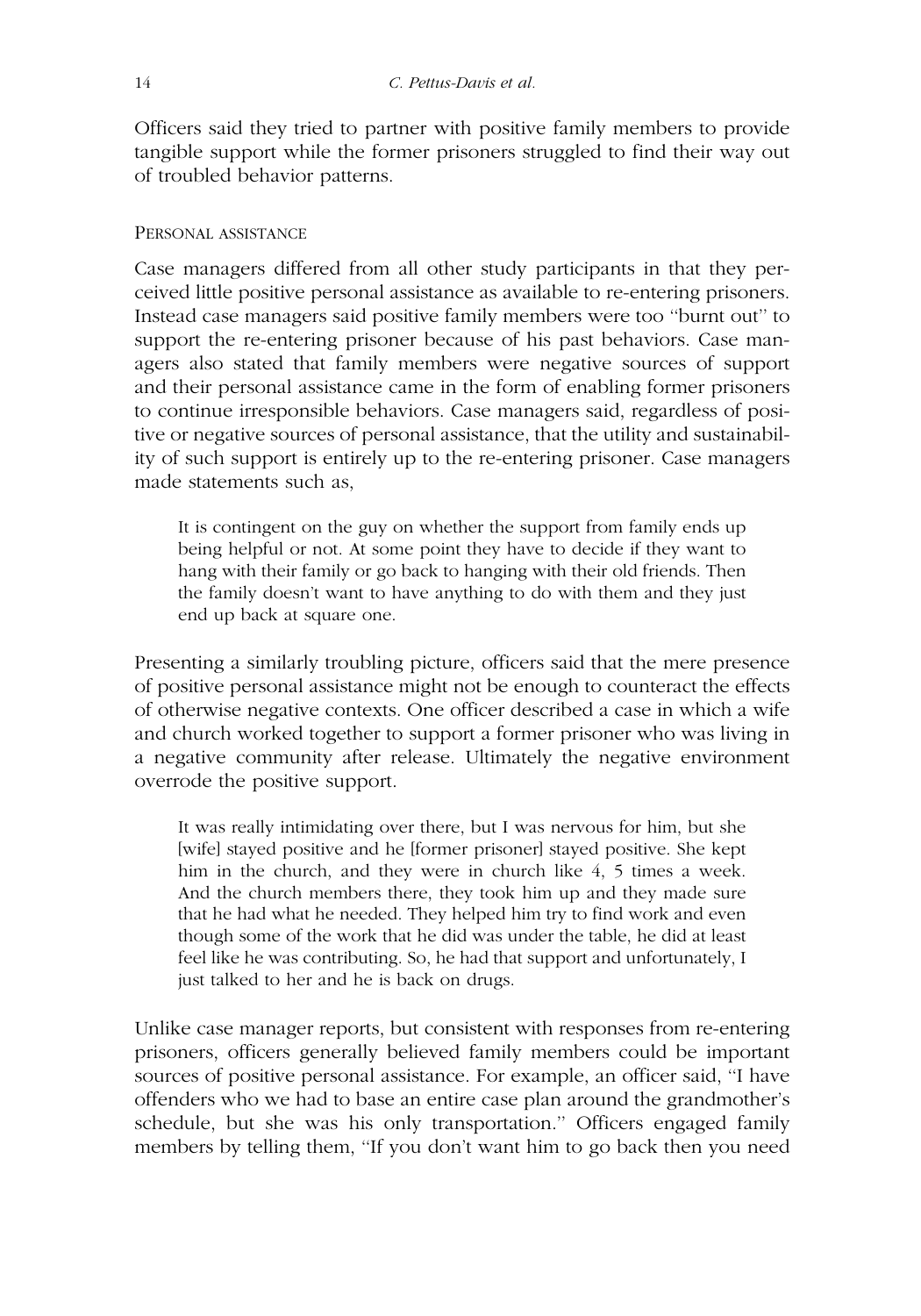to become my best friend. If you want to keep your son home, then you need to let me know if he is sneaking out after curfew.'' Officers described these situations as attempts to facilitate positive support by getting family members to communicate with correctional professionals.

# Re-Entering Prisoners' Perspectives by Subtype of Support

### LISTENING

Current prisoners expected more listening support than former prisoners received. Sixty-two percent of current prisoners expected postrelease listening support would be available from three or fewer support providers. One person said no one would provide this support. Almost half of current prisoners (45%) felt family members would provide such support. (See Table 1.)

Consistent with officers' perspectives, only two (25%) former prisoners reported receiving listening support and the support was from mentors or volunteers. One participant said listening support he received from Narcotics Anonymous was important to maintaining his sobriety and mental health, saying, ''If I ever felt the urge to wanna go pick up something, I can call them and they would be there to guide me through that. Um, basically, that is a network. I got a network of people that I can deal with or call whenever I feel in one of those depression moods.'' The other participant referred to volunteers he met in prison as providing listening support.

#### TASK APPRECIATION

Current and former prisoners gave consistent reports of expected and received task appreciation support. Fifty-eight percent of current prisoners

| Support           | Listening<br>support<br>$\% (n)$ | Task<br>support<br>$\%$ $(n)$ | Emotional<br>support<br>$\% (n)$ | Emotional<br>challenge<br>$\% (n)$ | Tangible<br>assistance<br>$\frac{0}{0}$ ( <i>n</i> ) | Personal<br>assistance<br>$\% (n)$ |
|-------------------|----------------------------------|-------------------------------|----------------------------------|------------------------------------|------------------------------------------------------|------------------------------------|
| Amount of support | $N = 34$                         | $N = 33$                      | $N = 34$                         | $N = 34$                           | $N = 33$                                             | $N = 33$                           |
| No one            | $3\%$ (1)                        | $9\%$ (3)                     | $3\%$ (1)                        | $15\%$ (5)                         | $15\%$ (5)                                           | $15\%$ (5)                         |
| 1 person          | $97\%$ (33)                      | $94\%$ (31)                   | $97\%$ (33)                      | $85\%$ (29)                        | 88\% (29)                                            | 88\% (29)                          |
| 2 people          | $82\%$ (28)                      | 76\% (25)                     | 79% (27)                         | $53\%$ (18)                        | $60\%$ (20)                                          | $64\%$ (21)                        |
| 3 people          | $62\%$ (21)                      | $58\%$ (19)                   | $56\%$ (19)                      | $35\%$ (12)                        | $45\%$ (15)                                          | 58\% (19)                          |
| 4 people          | $47\%$ (16)                      | $36\%$ (12)                   | $32\%$ (11)                      | $26\%$ (9)                         | $18\%$ (6)                                           | $21\%$ (7)                         |
| 5 or more         | $21\%$ (7)                       | $27\%$ (9)                    | $24\%$ (8)                       | $9\%$ (3)                          | $12\%$ (4)                                           | $15\%$ (5)                         |
| Source of support | $N = 33$                         | $N = 30$                      | $N = 33$                         | $N = 29$                           | $N=28$                                               | $N=28$                             |
| Parent            | $45\%$ (15)                      | $43\%$ (13)                   | $45\%$ (15)                      | $24\%$ (7)                         | $46\%$ (13)                                          | $29\%$ (8)                         |
| Sibling           | $15\%$ (5)                       | $10\%$ (3)                    | $15\%$ (5)                       | $14\%$ (4)                         | $11\%$ (3)                                           | $11\%$ (3)                         |
| Friend            | $15\%$ (5)                       | $13\%$ (4)                    | $9\%$ (3)                        | $17\%$ (5)                         | $18\%$ (5)                                           | $21\%$ (6)                         |
| Partner           | $6\%$ (2)                        | $6\%$ (2)                     | $3\%$ (1)                        | $3\%$ (1)                          | $7\%$ (2)                                            | $11\%$ (3)                         |
| Other family      | $3\%$ (1)                        | $10\%$ (3)                    | $6\%$ (2)                        | $17\%$ (5)                         | $4\%$ (1)                                            | $4\%$ (1)                          |
| Other             | $15\%$ (5)                       | $17\%$ (5)                    | $21\%$ (7)                       | $24\%$ (7)                         | $14\%$ (4)                                           | $25\%$ (7)                         |

TABLE 1 Current Prisoners' Expected Positive Social Support: Type, Quantity, and Source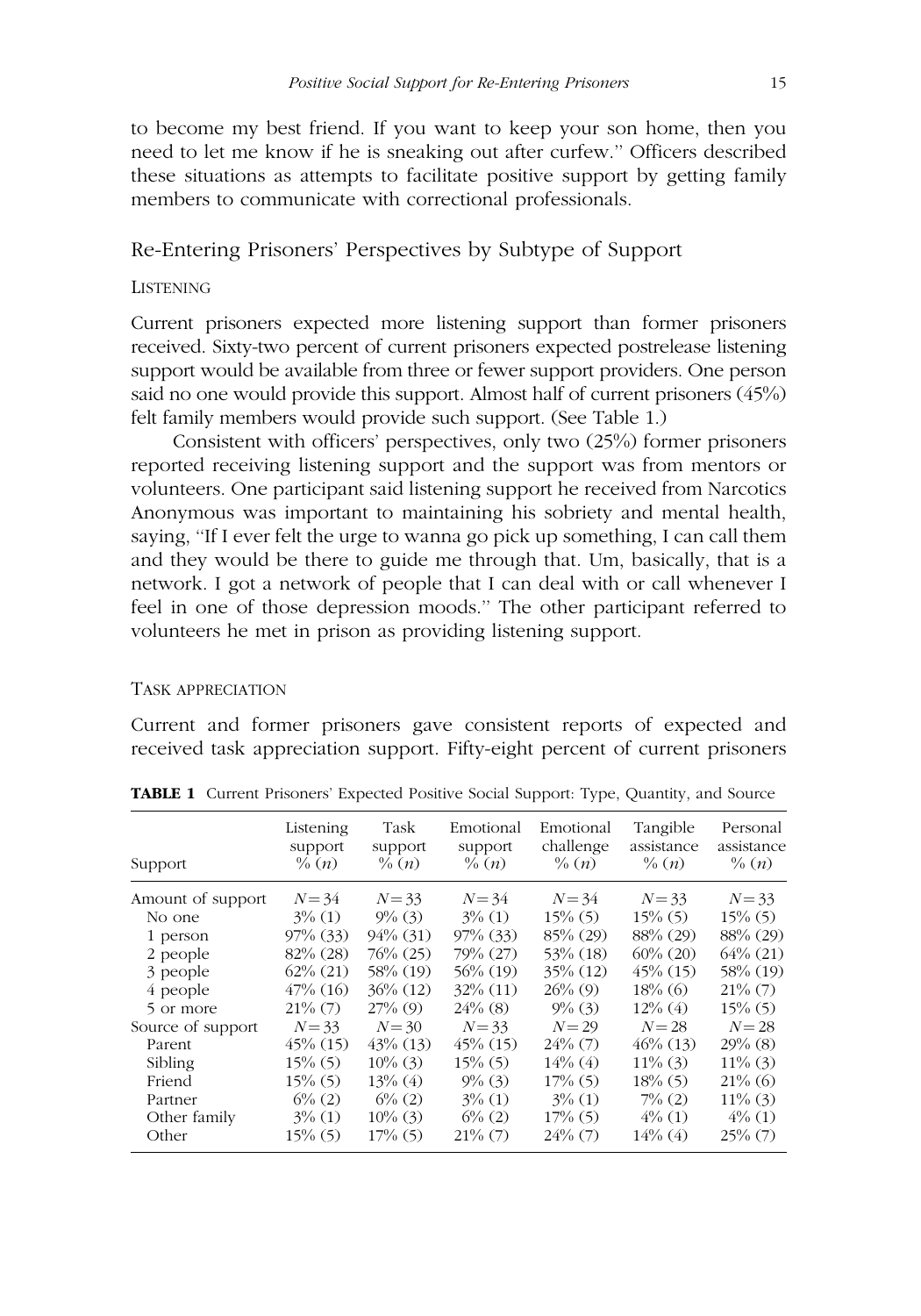reported expecting three or fewer persons would provide them with task appreciation support and 9% said no one would provide this support postrelease. Almost half (43%) of current prisoners expected parents would provide this form of support.

Several former prisoners said they received task appreciation support from their family and specifically from their mother. Two former prisoners specified that their family supported them by recognizing that they are making an effort to succeed postrelease and by not making them feel like a burden. ''The encouragement that they giving me, I don't feel like a burden to nobody.'' Another participant explained that when he felt discouraged, his mom reminded him that many people without criminal histories couldn't find a job and to keep up his efforts.

#### EMOTIONAL

Emotional support was equally described as available and needed by current and former prisoners. More than half (56%) of current prisoners expected three or fewer persons would provide them with emotional support. One person said no one would provide emotional support. Parents were the most frequently reported source of support (45%), followed by nonfamily or friend support providers (21%) such as church members or sponsors.

Former prisoners reported receiving emotional support in various ways. Participants said people would talk about positive things and tell them to stay out of trouble, give them advice and encouragement, and say they wanted them to succeed. Former prisoners received this support from church members, mothers, and other family members. A few participants talked specifically about how important it was to feel welcomed, accepted, loved, and needed by nearby family members. ''You know when you put that stuff on a scale it really outweighs the other stuff. You realize what's worth it and what's not worth it.'' One participant expressed a similar feeling about family members who live far away but send him letters of support. ''I know that I get plenty of support from them for that. I know that I love them and that they love me and I know that they want me to succeed, especially my aunt.'' Former prisoners said emotional support was particularly important for them when they had self-doubts about adjusting to life after imprisonment.

#### EMOTIONAL CHALLENGE

Participants had difficulty understanding the definition of emotional challenge support and some participants disagreed that being challenged was positive. Consistent with the experiences of former prisoners, current prisoners expected much less emotional challenge support, if any, when compared to other types of social support. More than half of current prisoners (53%) said two or fewer people would challenge them to think differently. Five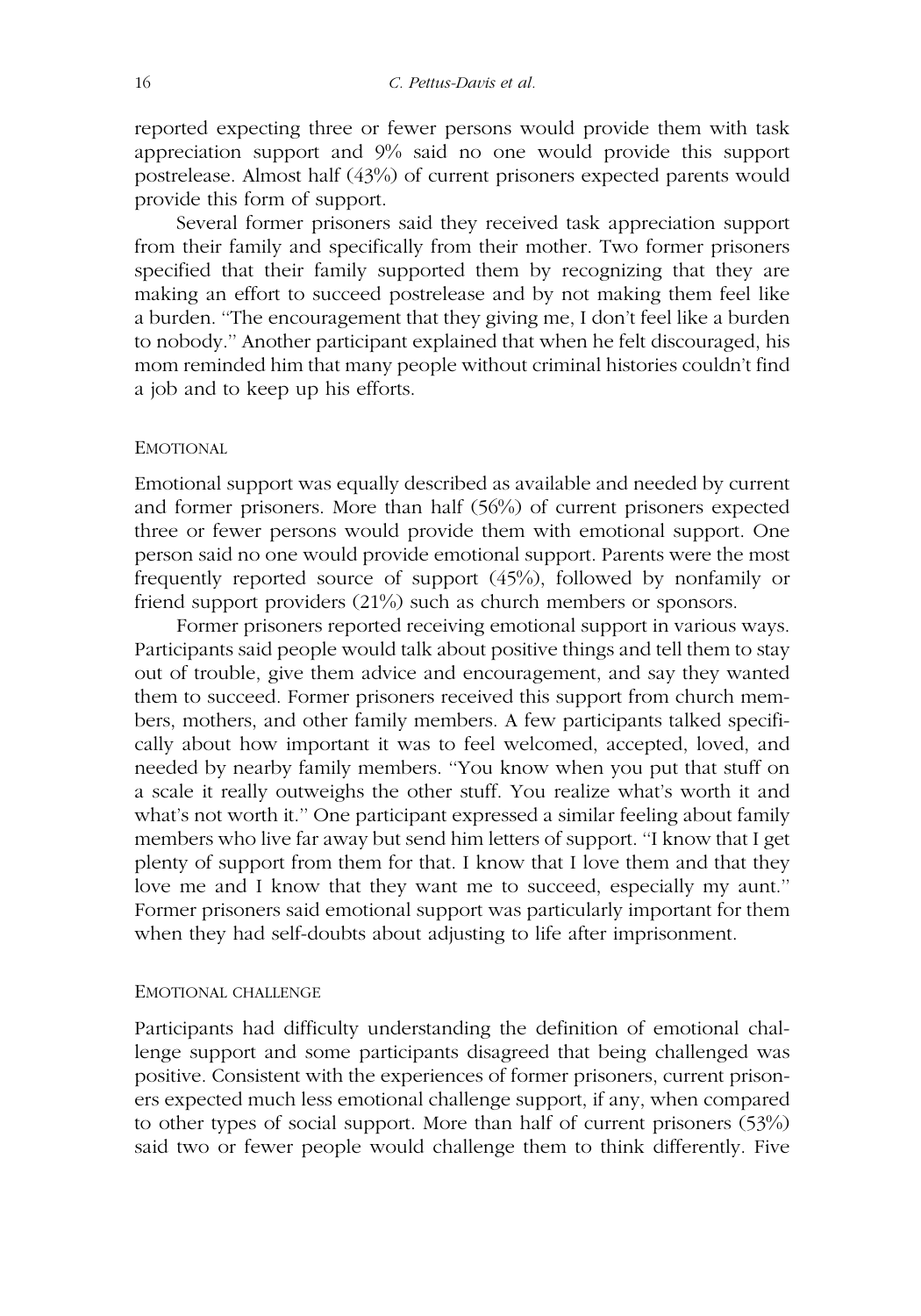current prisoners (15%) said no one would provide this support. Former prisoners said they did not receive emotional challenge support.

## TANGIBLE ASSISTANCE

Compared to perceptions about other types of social support, participant reports of tangible assistance varied most widely between current and former prisoner samples. Current prisoners expected less tangible assistance from others relative to other types of support. Yet, former prisoners reported receiving substantial tangible assistance from others that they perceived as positive.

Sixty percent of current prisoners expected two or fewer people would provide them with tangible support. Five participants (15%) said no one would support them in this way. Close to half (46%) stated their parents would be the source of support.

Almost all former prisoners received tangible assistance from family (i.e., mothers, fathers, siblings, uncles, cousins) such as clothing, housing, food, and money. Participants felt this support was critical to their success. ''Right now I got a roof over my head, I am eating good. There is no telling what would happen if they [mom and cousins] were gone.'' Some described support from multiple family members: ''Well, my mom gave me a car. My sister, you know, gave me a place to stay. My dad always helped me financially.'' A few participants received support from churches, including clothes, furniture, bus passes, and, in one case, money to attend school.

#### PERSONAL ASSISTANCE

Similar to tangible support, current prisoners appeared less confident in receiving personal assistance from others after their release. However, former prisoners reported frequent instances of personal assistance.

Fifty-eight percent of current prisoners named three or fewer people they expected would provide personal assistance. Five people (15%) said that no one would provide this type of support. Fewer participants expected parents would provide this type support (29%) compared to other types of support. Instead, they stated friends (21%) and other nonfamily members or partners (25%) would be likely providers.

Former prisoners described frequently receiving personal assistance, mostly in the form of getting rides from brothers and uncles to look for employment or attend appointments. Two participants described support from churches. ''They take me to temp [temporary employment] services, they just try to help me out, you know what I am saying, and keep me off the streets and from hanging around the old crowd.'' Another participant stated,

They are real genuine people ... If there wasn't anything that I didn't know, or some type of information that I needed, they would look it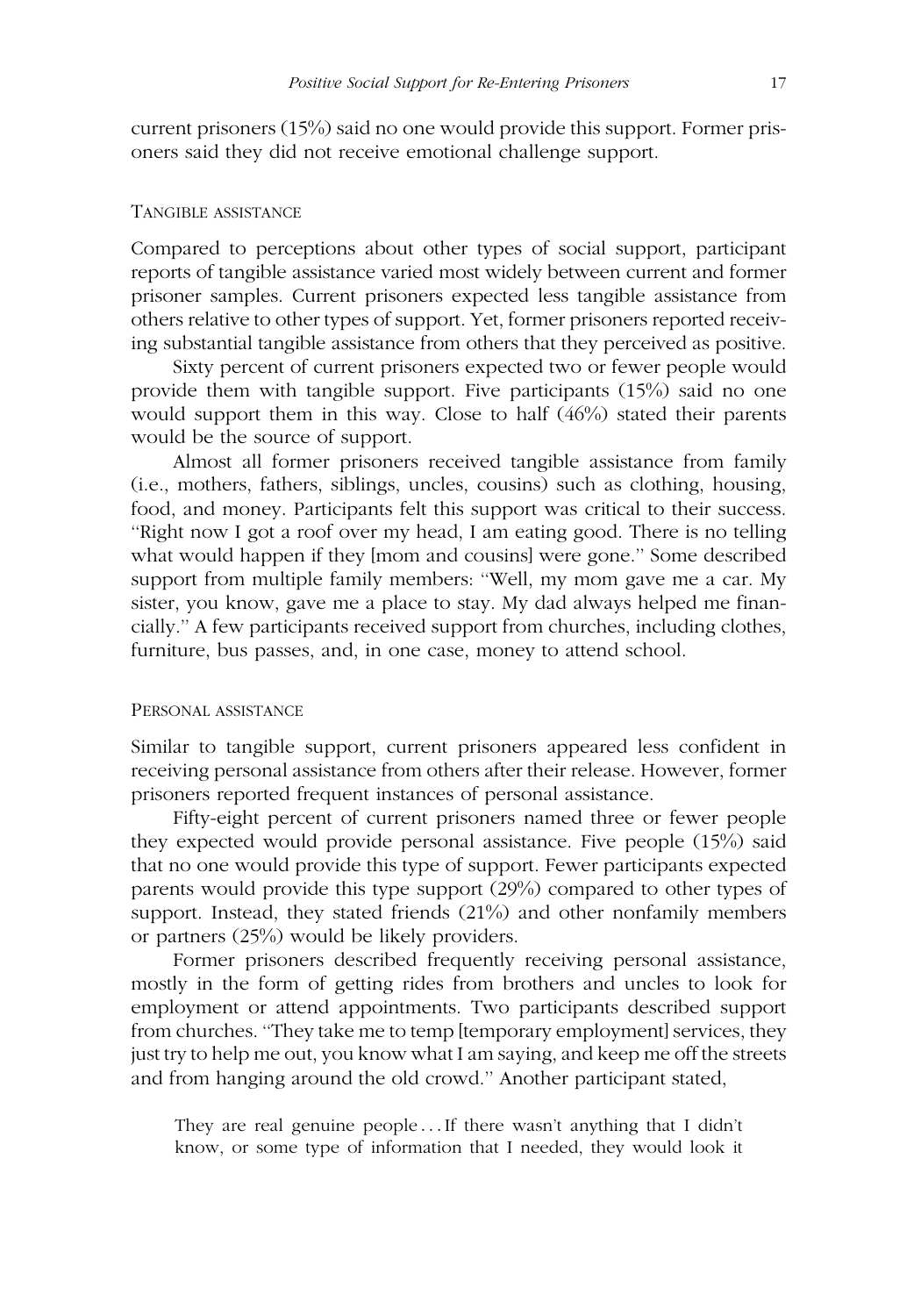up for me or you know try to help me find it. I guess it's all about having somebody or some type of organization to point you in the right direction.

Several participants said friends and family would tell them if they heard about a job or educational opportunity. ''My brother-in law ... he is trying to see if he can get me down there for a job in the warehouse.'' A few participants reported that family members helped connect them with specific jobs. One participant employed as a financial advisor by his family explained, ''My sister, my mom, my pops, they have given me a job. I mean I work for them. They have helped me get back situated.'' One participant described another form of personal assistance: His mother moved out of their old neighborhood to keep him away from bad influences. ''She did that for me, for me, she did that two months before I got out. So, that's one of the most important things that she really done for me.''

# DISCUSSION

Participants in this study represented a small sample of re-entering prisoners and the correctional professionals who work with them. In combination, their perspectives highlighted the complexity of social support for reentering prisoners and the need for more practice and research attention to the potential of informal social support to improve postrelease outcomes of prisoners. Although not represented in the study sample, social workers are increasingly in the position to provide important tangible support to re-entering prisoners through formal support services in both criminal justice and noncriminal justice settings (Epperson, Roberts, Ivanoff, Tripodi, & Gilmer, 2013). However, the capacity for formal support services to meet the needs of the growing population of re-entering prisoners is becoming strained as the nation continues to face fiscal challenges (U.S. Census Bureau, 2013). Therefore, regardless of practice setting, it is important that social workers learn how to leverage informal social support for re-entering prisoners to increase the likelihood that the impact of formal support services is sustained (Pettus-Davis, 2012; Pettus-Davis et al., 2011).

Mounting evidence has indicated that crucial to promoting the postrelease success of re-entering prisoners is learning how to best maximize support from their informal social support networks. The risk–needs– responsivity (RNR) model of correctional rehabilitation provides some rationale as to why it is important to determine the correct sources and types of informal social support to target during case planning for re-entering prisoners. Backed with ample empirical support, the RNR model emphasizes that services for criminal justice-involved adults should be matched to each individual's crime-producing (i.e., criminogenic) needs, dynamic risk factors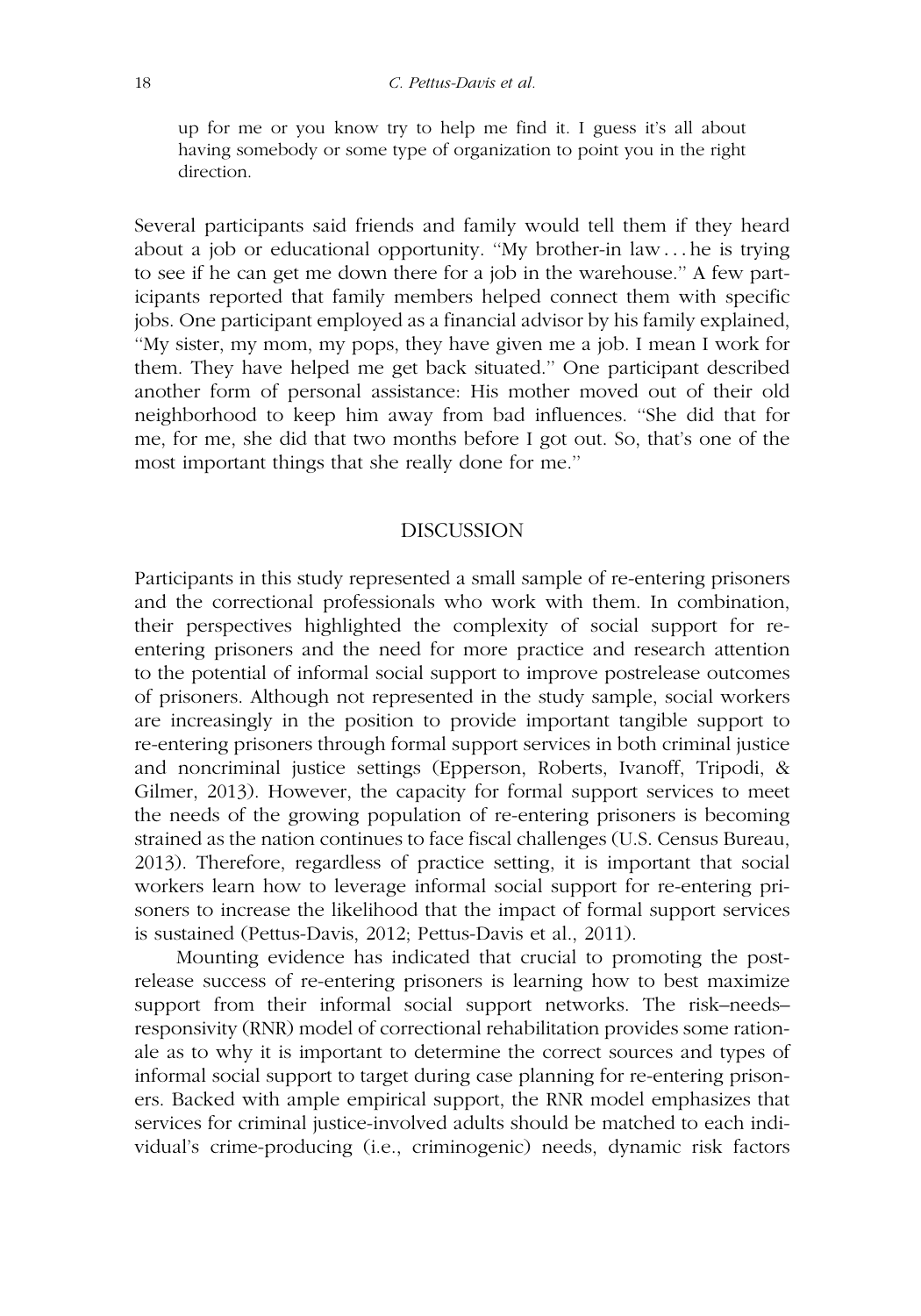(those factors predictive of future criminal behavior), and responsivity characteristics (Andrews & Dowden, 2007). Decades of research have outlined major categories of criminogenic needs and dynamic risk factors (see Andrews & Bonta, 2010, for a review). Although a discussion of those factors is beyond the scope of this article, it is important to note that in terms of both needs and risks related to criminal behaviors, the nature of an individual's interactions with informal social support networks (e.g., family, friends) is highly predictive of future offending (Andrews & Bonta, 2010). Yet, little correctional programming and practice attention is given to the informal social support interactions of re-entering prisoners.

Determining which members of re-entering prisoners' networks provide needed positive support can be time consuming and difficult for correctional professionals and social workers. Because many social workers may interact with re-entering prisoners in noncorrectional settings, social workers may obtain information about social support from multiple sources. As indicated in the current study, these sources may provide different accounts of social support depending on the source of the information (e.g., the client or a parole officer). Recognizing the difficulty of assessing the availability, types, and quality of social support for re-entering prisoners may help social work and correctional professionals to better serve this population. This study demonstrated that perceptions of positive social support varied by context and type of support for both professionals and re-entering prisoners, with prisoners and prison case managers reporting perspectives that differed from recently released prisoners and parole officers. Thus, answers to our guiding research questions varied depending on the sample and type of support in question.

# Is Positive Social Support Available to Former Prisoners? What Types?

# AFFECTIVE SUPPORT

Former prisoners in this sample did seek and receive a fair amount of informal social support from individuals in their networks whom they considered to be positive. Expectations of positive social support among current prisoners were consistent with former prisoners' accounts of receiving support for most subtypes of affective social support. Current prisoners expected and former prisoners experienced expressions of care and concern for their well-being (emotional support) and encouragement toward reaching their goals in the face of adversity (task appreciation). Listening support was the only type of affective support for which current and former prisoners' perspectives varied. Current prisoners expected much listening support, whereas former prisoners received limited listening support.

The findings also suggested that few supporters of current and former prisoners challenge re-entering prisoners to think differently about their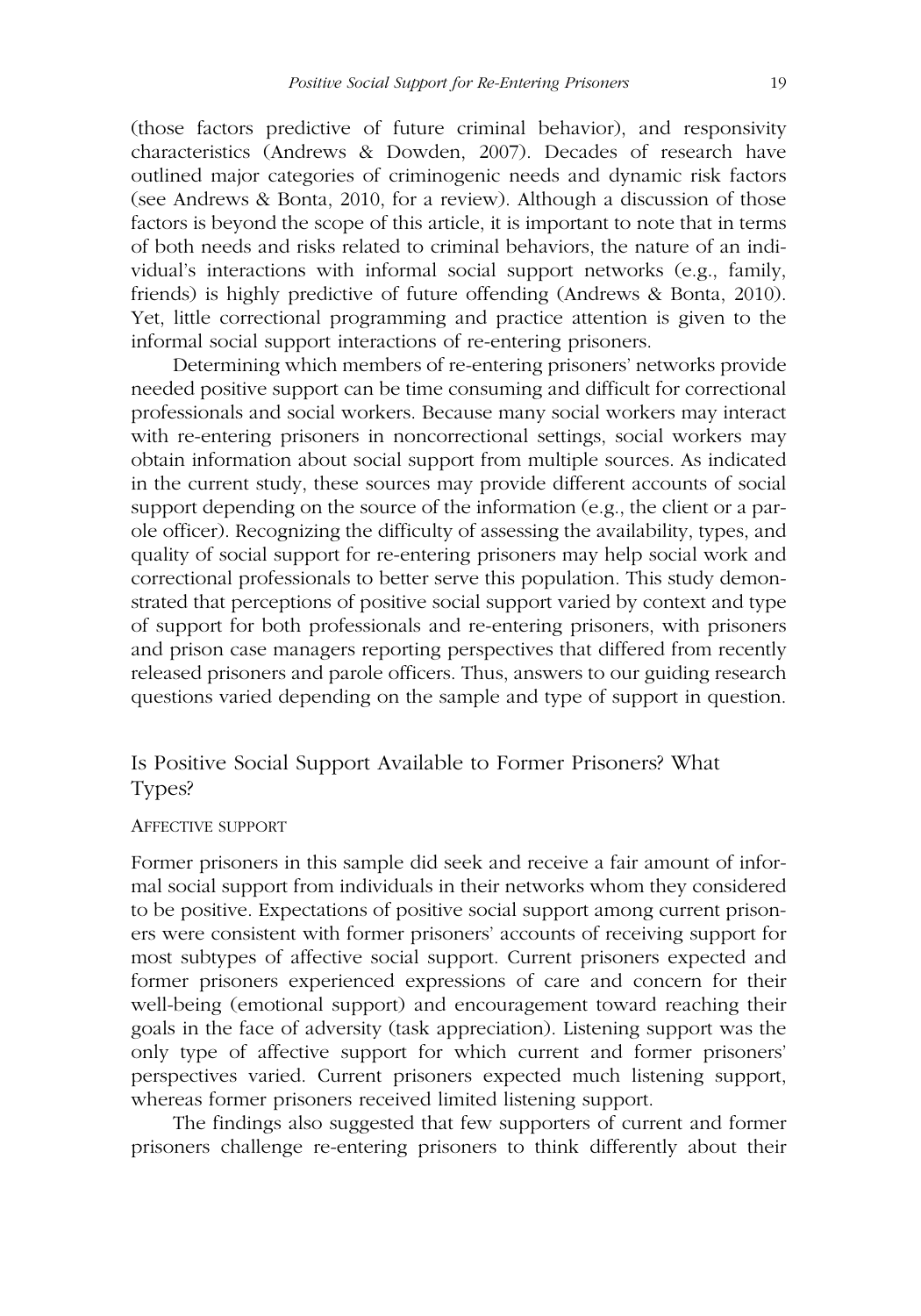attitudes or behaviors because participants did not expect and did not receive emotional challenge support. Two prominent reintegration frameworks, the RNR model previously mentioned and reintegrative shaming theory, highlight the troubling reentry implications of this finding. According to RNR adherents, criminal thinking is one of the ''big four'' dynamic risk factors for continued criminal behavior (Andrews, Bonta, & Wormith, 2006), yet participants in this study reported that few informal support providers challenge thinking patterns that are potentially criminogenic. Braithwaite's (1989) reintegrative shaming theory proposed that a key explanatory factor in whether individuals continue to offend is the extent to which others invoke moral regret in the offender via shaming. Braithwaite argued that shaming must occur in the context of a loving and respectful behavior, be focused on the act and not the individual, and allow for social approval and forgiveness. The re-entering prisoners in this sample may experience little shaming vis-à-vis emotional challenge support as suggested by the absence of such support. Thus, although the prisoners felt love and encouragement, it is unclear based on reports of minimal emotional challenge support whether these re-entering prisoners were encouraged by their supporters to seek moral rectitude for their behaviors, thus leaving them less vulnerable to future involvement in criminal behavior.

Correctional professionals seemed less aware of whether former prisoners received positive affective subtypes of support compared to other subtypes. Officers noted strongly that former prisoners received almost no listening support from people other than the officers themselves. Officers and case managers stated the availability of positive support neither indicated the use of positive support nor protected against negative homes and neighborhoods.

#### INSTRUMENTAL SUPPORT

Greater variation in perceptions of positive support occurred in terms of subtypes of instrumental support—support that helped meet basic survival needs (tangible) and promoted independent living (personal assistance). Current prisoners expected much less tangible and personal assistance support than former prisoners received. Former prisoners discussed frequent instances of instrumental support. Current prisoners may underestimate the instrumental support available to them because they feel they don't need this help from individuals, that they shouldn't need this type of help, or that the people who have provided this type of support in the past may have tired of doing so. Like former prisoners, correctional professionals also believed former prisoners received instrumental support, but differed in that they felt the support was not often offered and received in ways that would promote positive outcomes.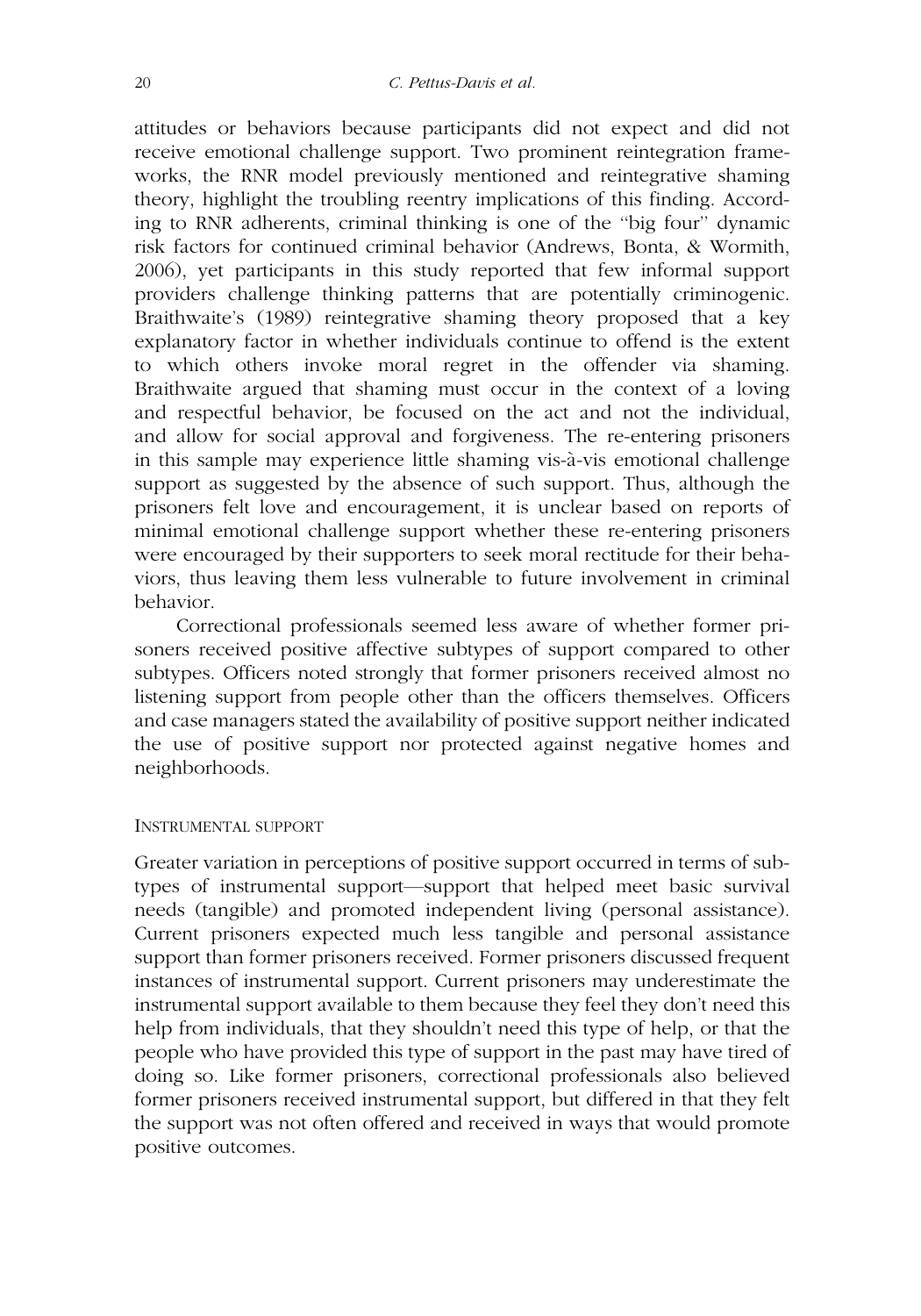# Who Are the Sources of Positive Support for Former Prisoners?

All three samples had slightly different perspectives regarding who provided positive support to former prisoners. Current prisoners most frequently identified parents as the expected sources of support for all subtypes except emotional challenge support and personal assistance. Frequency reports revealed that current prisoners expected to receive emotional challenge support from any source except intimate partners or parents. Expectations regarding sources of personal assistance support were almost evenly divided among parents, friends, and others (e.g., church members, sponsors, volunteers). Across support types, friends and others were the second-most frequently source of support identified by current prisoners. This suggests that re-entering prisoners diversify their support-seeking behaviors, possibly in response to the types of support that providers are able or willing to provide. The possibility that re-entering prisoners plan to rely on friends presumably known to them prior to incarceration is cause for some alarm. Another of the risk factors included in the RNR model is having antisocial associates (Andrews et al., 2006), most likely an individual's friends prior to incarceration. If friends with negative qualities (e.g., involved in criminal activity or drugs) are relied upon for support after release, correctional professionals may be accurate in their assessment that re-entering prisoners are not adept at distinguishing between positive and negative sources of support. The frequent identification by current prisoners of other individuals beyond friends and family as sources of support is also noteworthy. This suggests that current prisoners may have less confidence in their prior support providers or that they have weak connections to informal support networks, and thus plan to contact volunteer organizations to meet their support needs.

Former prisoners' accounts of received support after prison suggest that the lack of confidence among current prisoners in their support networks may be unfounded. Former prisoners received task appreciation, emotional, tangible, and personal support, predominately from parents and siblings. Counter to current prisoners' expectations, former prisoners had fewer reports of friends providing support. This discrepancy may be because friends were inaccessible after release or because former prisoners quickly identified that support from friends was provided on negative terms. However, because this sample was drawn from former prisoners actively on parole, it could be that this specific sample of former prisoners was better functioning than those who had violated parole and thus less likely to be enmeshed in formerly troublesome friend networks.

In general, correctional professionals were less attuned to or distrusted support received from family or other loved ones. Instead, correctional professionals identified formal support sources (e.g., parole officers) and informal support groups (e.g., churches, volunteers) as primary sources of reliable positive support and described other sources of support as likely to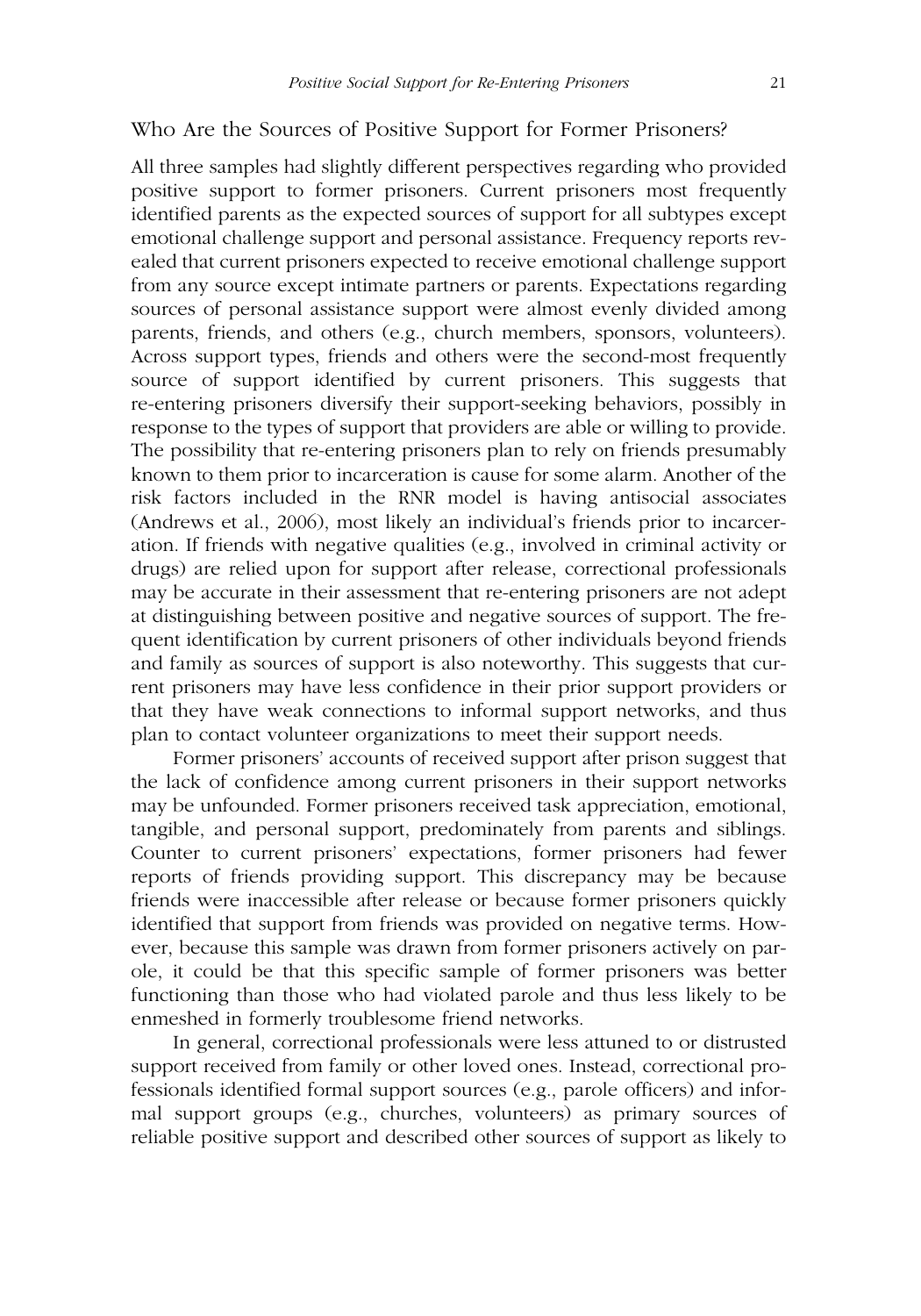be negative. Parole officers also expressed feeling a certain level of obligation to provide affective support to former prisoners because they believed former prisoners were not getting this type of support from informal social support providers. However, former prisoners had a markedly different view and rarely spoke of correctional professionals in a positive manner. The discrepancy between whom former prisoners seek and receive support from and whom correctional professionals believe are reliable sources of support has important implications for future policy and practice, particularly as social work, correctional, and other social service professionals are increasingly encouraged to instill positive informal social support into reentry planning and programming.

# Practice Implications

Overall, study results indicated that some positive postrelease social support is likely available to re-entering prisoners. However, the way in which prisoners define and experience positive social support may differ from how correctional professionals (and other service providers) define that same support. This difference in definitions is relevant because it could influence postrelease outcomes.

The person-in-environment orientation of social work has positioned the profession to lead the development of systematic efforts to incorporate informal social support for re-entering prisoners into correctional programs and practices. As social workers embark on this effort, they must recognize that discrepant perspectives of support mean that as they try to actively engage social support providers in transitional planning, they may inaccurately identify positive sources of support. Misidentification could be a result of former prisoners mistaking negative support for positive support, or a result of the preconceived notions of correctional professionals who provide social workers with background information. Differences in expected support among current prisoners and received support among former prisoners also suggest that understanding of sources of support among re-entering prisoners may shift over time. Thus recurring and collaborative assessment may need to occur among social workers, correctional professionals, and re-entering prisoners before and after release to ensure the best fit of support needs and resources to promote positive postrelease outcomes.

Understanding differences in perceptions of quality of support namely, what is positive versus negative support—deserves considerable attention from social work researchers and practitioners as well. Former prisoners may need assistance from social workers and correctional professionals in distinguishing between positive and negative support, understanding how negative support could affect their postrelease success, and creating strategies for limiting time spent with support providers that offer social support on negative terms. Social workers and correctional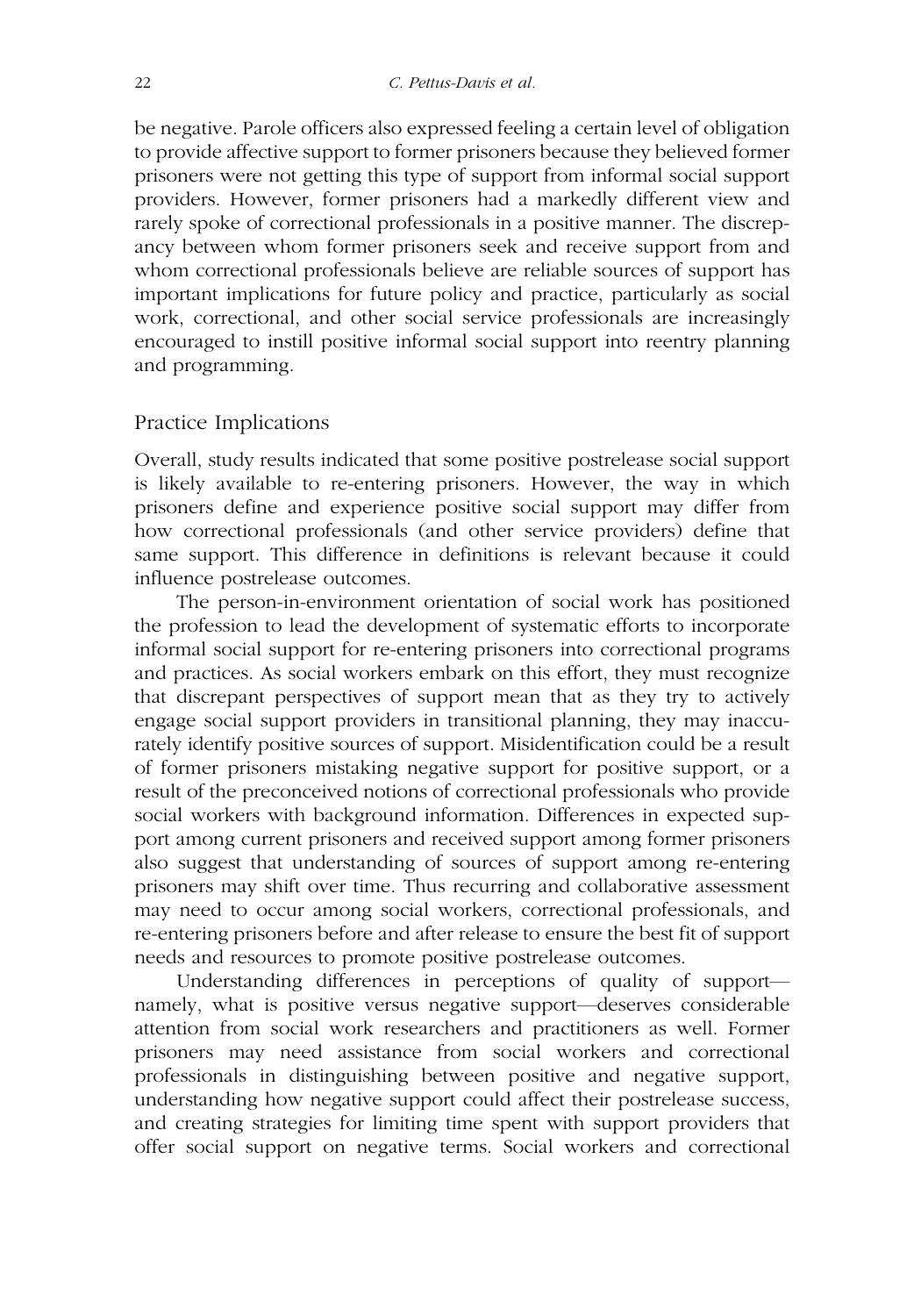professionals can collaborate to locate and develop tools to help re-entering prisoners objectively identify and engage sources of positive support rather than engaging sources of any support at all (e.g., creating a plan for a prisoner to return to a high-risk home environment because it is the only housing option). Alternatively, if correctional professionals and social workers overestimate the amount of negative support former prisoners receive, they could miss out on critical resources of positive support that may remain long after correctional supervision and any other formal services and treatment support cease.

Another possible scenario remains. The social support networks of re-entering prisoners may be composed of people who provide mixed support, in which some support is positive and some support is negative (e.g., sister provides a place to stay but sells marijuana). If mixed support is indeed a frequently occurring scenario, it may be that both the social support recipients and providers could benefit from targeted interventions that promote access to and engagement in positive exchanges of social support in otherwise complicated relational and societal contexts.

#### Limitations

Although the findings of the current study will help to advance understanding of social support for re-entering prisoners, the study has limitations that should be considered when interpreting the results. The study was conducted with a small sample only representative of the people who agreed to participate. Former prisoners were selected from people actively on parole, suggesting that at the time of the interview they had a successful transition; their access to social support may be different than people who failed supervision. The study was cross-sectional and thus did not depict how experiences of support changed over time for this sample. The perceptions of correctional professionals were based on routine practice with re-entering prisoners; in other words, they had not necessarily conducted formal assessments of re-entering prisoners' social support to inform the opinions they expressed in focus groups. However, because correctional professionals can act as gatekeepers between re-entering prisoners and sources of informal social support, we felt it was important to capture their perceptions of social support regardless of whether these perceptions were data driven. Current prisoners comprised a sample that was different than the former prisoners in this study. Therefore, we could not test whether current prisoners actually received the support they expected upon release. However, the intention of the study was not to assess predictors of social support, but rather to understand from multiple perspectives the extent to which postrelease positive social support was perceived as available and received by former prisoners.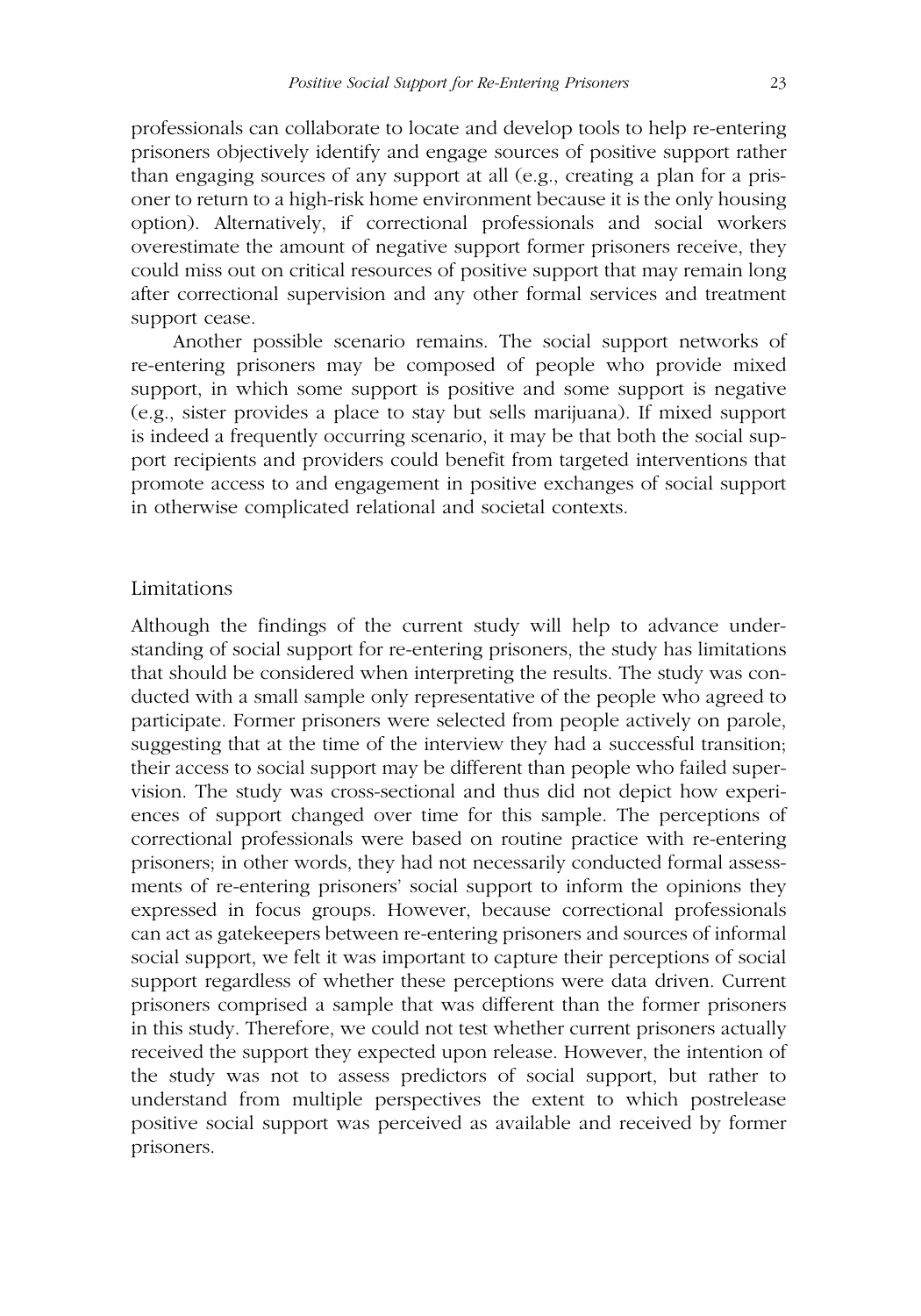# **CONCLUSION**

Re-entering prisoners present unique challenges for social workers and other professionals aiming to encourage engagement with sources of social support. Re-entering prisoners have been physically (and possibly psychologically) isolated from their social networks, often being held very far from their communities. This isolation may lead re-entering prisoners to believe that they have access to or deserve less formal and informal support than may be available to them in the community. In addition, re-entering prisoners are likely to have strained relationships with social network members as a result of their criminal behaviors. Nonetheless, re-entering prisoners are often connected to family members and other loved ones and have previously been meaningful contributors in those relationships. Social workers and correctional professionals are well positioned to facilitate positive connections and reconnections between re-entering prisoners and their informal social support networks. As study results indicated, social support providers known to prisoners prior to incarceration are potential positive sources of support that will sustain well beyond correctional or other social services and treatment support has ended. However, given the diverse perspectives of the quality of social support available to re-entering prisoners revealed in this study, caution should be taken not to solely assess the mere presence of social support (i.e., whether a person has a friend or family member). Rather, social workers must seek to better understand the complexities of social support for re-entering prisoners; to differentiate between the positive aspects and unintended negative effects of those support relationships; to assess the specific support needs of re-entering prisoners and their social support providers; and to develop dynamic programs to promote access to and engagement with sources of positive informal social support among re-entering prisoners.

## ACKNOWLEDGMENTS

A special thanks to David Edwards of the Department of Public Safety Office of Research & Planning for his wisdom and support; to Michelle Vance, the tireless research assistant on the project; and also to the participating prisons and parole offices for their generous collaboration.

#### **REFERENCES**

- Akers, R. L. (1997). Criminological theories: Introduction and evaluation. Los Angeles, CA: Roxbury.
- Andrews, D. A., & Bonta, J. (2010). The psychology of criminal conduct (5th ed.). New Providence, NJ: Matthew Bender.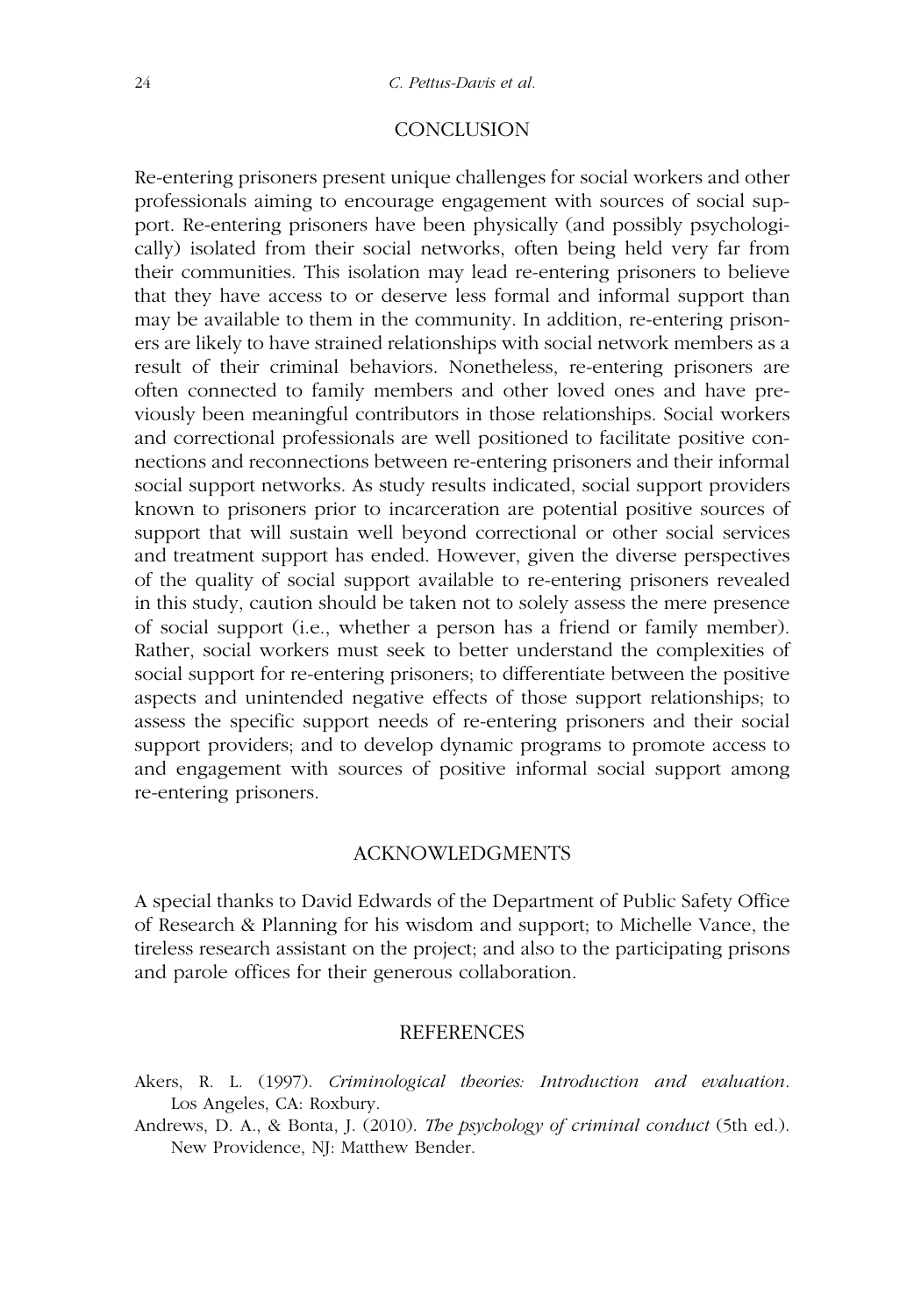- Andrews, D. A., Bonta, J., & Wormith, J. S. (2006). The recent past and near future of risk and/or need assessment. Crime & Delinquency, 52, 7–27. doi:10.1177/ 0011128705281756
- Andrews, D. A., & Dowden, C. (2007). The risk–need–responsivity model of assessment and human service in prevention and corrections: Crime-prevention jurisprudence. Canadian Journal of Criminology and Criminal Justice, 49, 439–464. doi:10.1353/ccj.2008.0000
- Antonucci, T. C. (1985). Social support: Theoretical advances, recent findings and pressing issues. In I. G. Sarason & B. R. Sarason (Eds.), Social support: Theory, research, and applications (pp. 21-37). Boston, MA: Martinus Nijhoff.
- Bales, W. D., & Mears, D. P. (2008). Inmate social ties and the transition to society: Does visitation reduce recidivism? Journal of Research in Crime & Delinquency, 45, 287-321. doi:10.1177/0022427808317574
- Berg, M. T., & Huebner, B. M. (2011). Reentry and the ties that bind: An examination of social ties, employment, and recidivism. Justice Quarterly, 28, 382–410. doi:10.1080/07418825.2010.498383
- Bersani, B. E., Laub, J. H., & Nieuwbeerta, P. (2009). Marriage and desistance from crime in the Netherlands: Do gender and socio-historical context matter? Journal of Quantitative Criminology,  $25$ ,  $3-24$ . doi:10.1007/s10940-008-9056-4
- Binswanger, I. A., Nowels, C., Corsi, K. F., Glanz, J., Long, J., Booth, R. E., & Steiner, J. F. (2012). Return to drug use and overdose after release from prison: A qualitative study of risk and protective factors. Addiction Science  $\mathcal E$  Clinical Practice, 7, 3. doi:10.1186/1940-0640-7-3
- Braithwaite, J. (1989). Crime, shame and reintegration. Cambridge, UK: Cambridge University Press.
- Breese, J. R., Ra'el, K., & Grant, G. K. (2000). No place like home: A qualitative investigation of social support and its effects on recidivism. Sociological Practice, 2, 1-21. doi:10.1023/A:1010103821490
- Brochu, S., Cournoyer, L.-G., Tremblay, J., Bergeron, J., Brunelle, N., & Landry, M. (2006). Understanding treatment impact on drug-addicted offenders. Substance Use & Misuse, 41, 1937-1949. doi:10.1080/10826080601025995
- Brooker, D. J. (2005). Exploring the expectations and attitudes of recently released inmates from the Texas prison system: A focus on familial support in the reentry process. Unpublished doctoral dissertation, Sam Houston State University, Huntsville, TX.
- Brown, S. L., St. Amand, M. D., & Zamble, E. (2009). The dynamic prediction of criminal recidivism: A three-wave prospective study. Law and Human Behavior, 33, 25–45. doi:10.1007/s10979-008-9139-7
- Carson, E. A., & Sabol, W. J. (2012). Prisoners in 2011. Washington, DC: Bureau of Justice Statistics.
- Cohen, S., Underwood, L. G., & Gottlieb, B. H. (Eds.). (2000). Social support measurement and intervention: A guide for health and social scientists. New York, NY: Oxford University Press.
- Cullen, F. T. (1994). Social support as an organizing concept for criminology: Presidential address to the Academy of Criminal Justice Sciences. Justice Quarterly, 11, 527-559. doi:10.1080/07418829400092421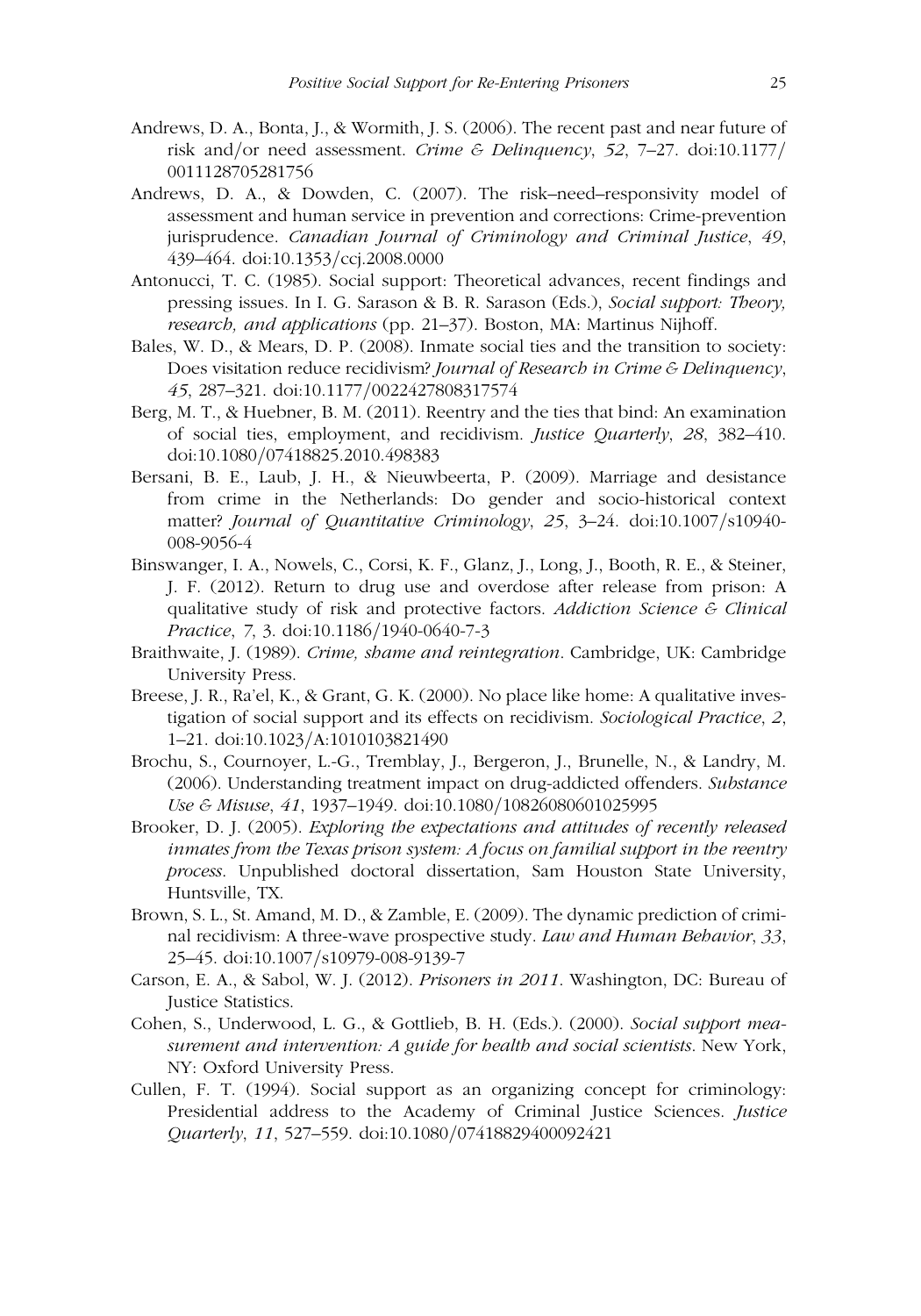- Cullen, F. T., & Gilbert, K. E. (2013). The future of rehabilitation: From nothing works to what works. In F. T. Cullen & K. E. Gilbert (Eds.), Reaffirming rehabilitation (pp. 181–230). Waltham, MA: Elsevier.
- Draine, J., & Solomon, P. (2000). Anxiety and depression symptoms and quality of life among clients of a psychiatric probation and parole service. Psychiatric Rehabilitation Journal, 24, 38-45. doi:10.1037/h0095125
- Duwe, G. (2012). Evaluating the Minnesota Comprehensive Offender Reentry Plan (MCORP): Results from a randomized experiment. *Justice Quarterly*, 29, 347-383. doi:10.1080/07418825.2011.555414
- Epperson, M. W., Roberts, L. E., Ivanoff, A., Tripodi, S. J., & Gilmer, C. N. (2013). To what extent is criminal justice content specifically addressed in MSW programs? Journal of Social Work Education, 49, 96-107. doi:10.1080/10437797.2013.755384
- Fontaine, J., Gilchrist-Scott, D., & Denver, M. (2011). Impact of family-inclusive case management on reentry outcomes: Interim report on the Safer Return Demonstration evaluation. Washington, DC: Urban Institute.
- Garrity, T. F., Prewitt, S. H., Joosen, M., Tindall, M. S., Webster, J. M., Hiller, M. L., & Leukefeld, C. G. (2006). Correlates of subjective stress among drug court clients. International Journal of Offender Therapy and Comparative Criminology, 50, 269–279. doi:10.1177/0306624×05281335
- Gideon, L. (2007). Family role in the reintegration process of recovering drug addicts: A qualitative review of Israeli offenders. International Journal of Offender Therapy and Comparative Criminology, 51, 212-226. doi:10.1177/ 0306624X06287104
- Giordano, P. C., Cernkovich, S. A., & Holland, D. D. (2003). Changes in friendship relations over the life course: Implications for desistance from crime. Criminology, 41, 293-328. doi:10.1111/j.1745-9125.2003.tb00989.x
- Graffam, J., & Shinkfield, A. J. (2012). The life conditions of Australian ex-prisoners: An analysis of intrapersonal, subsistence, and support conditions. International Journal of Offender Therapy and Comparative Criminology, 56, 897–916. doi:10.1177/0306624X11415510
- House, J. S. (1981). Work, stress, and social support. Reading, MA: Addison-Wesley.
- Jacoby, J. E., & Kozie-Peak, B. (1997). The benefits of social support for mentally ill offenders: Prison-to-community transitions. Behavioral Sciences & the Law, 15, 483-501. doi:10.1002/(SICI)1099-0798(199723/09)15:4%3C483::AID-BSL280%3E3.0.CO;2-F
- Jiang, S., & Winfree, L. T., Jr. (2006). Social support, gender, and inmate adjustment to prison life: Insights from a national sample. Prison Journal, 86, 32–55. doi:10.1177/0032885505283876
- Langan, P. A., & Levin, D. J. (2002). Recidivism of prisoners released in 1994 (NCJ Report No. 193427). Washington, DC: Bureau of Justice Statistics.
- Lattimore, P. K., Barrick, K., Cowell, A., Dawes, D., Steffey, D., Tueller, S., & Visher, C. A. (2012). Prisoner reentry services: What worked for SVORI evaluation participants?. Washington, DC: National Institute of Justice.
- Laub, J. H., & Sampson, R. J. (2003). Shared beginnings, divergent lives: Delinquent boys to age 70. Cambridge, MA: Harvard University Press.
- Leverentz, A. M. (2006). The love of a good man? Romantic relationships as a source of support or hindrance for female ex-offenders. Journal of Research in Crime & Delinquency, 43, 459-488. doi:10.1177/0022427806293323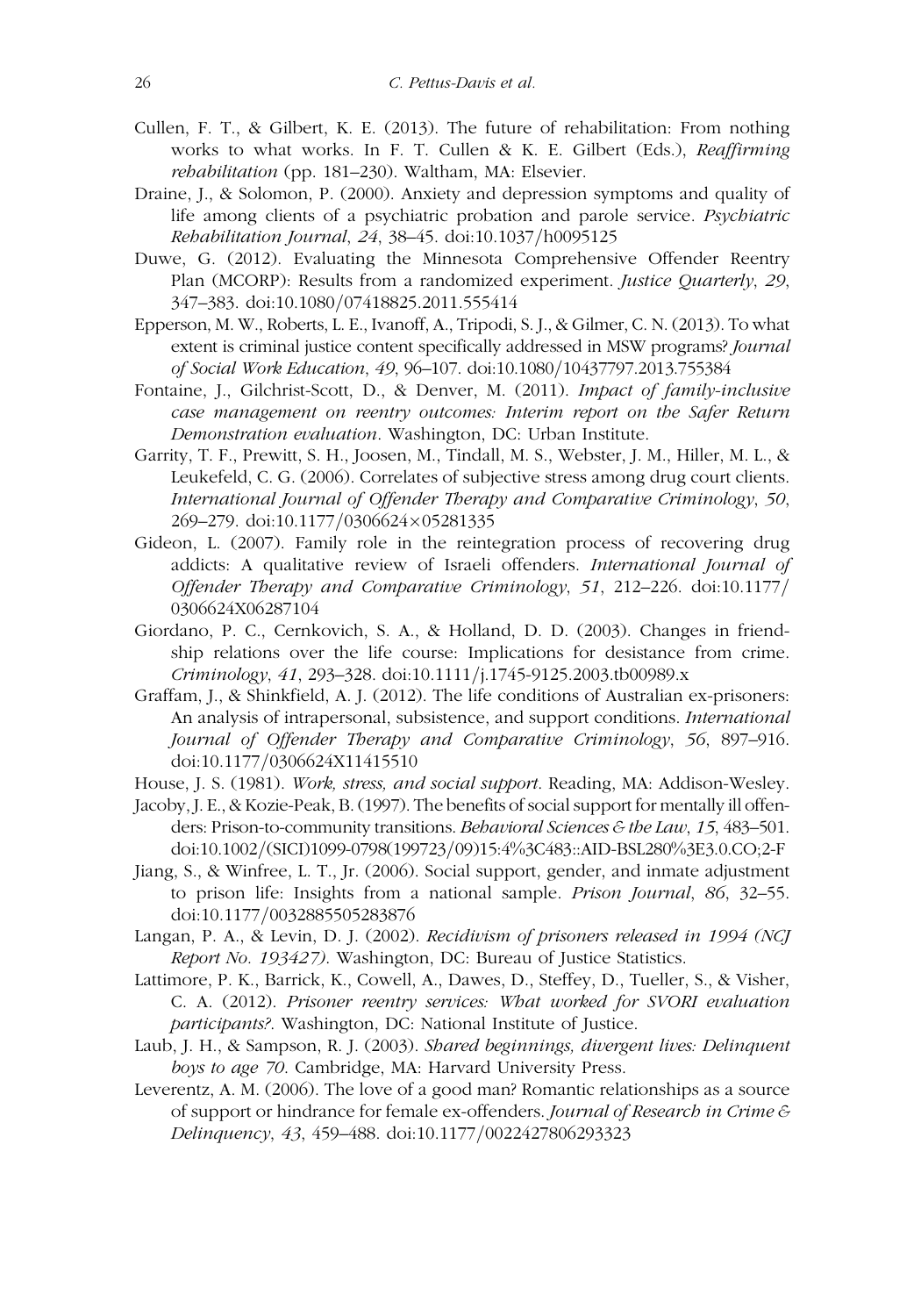- Martinez, D. J., & Abrams, L. S. (2013). Informal social support among returning young offenders: A metasynthesis of the literature. International Journal of Offender Therapy and Comparative Criminology, 57, 169–190. doi:10.1177/ 0306624×11428203
- Naser, R. L., & La Vigne, N. G. (2006). Family support in the prisoner reentry process: Expectations and realities. Journal of Offender Rehabilitation, 43, 93–106. doi:10.1300/J076v43n01\_05
- Padgett, D. K. (1998). Qualitative methods in social work research: Challenges and rewards. Thousand Oaks, CA: Sage.
- Pettus-Davis, C. (2012). Reverse social work's neglect of adults involved in the criminal justice system: The intersection and an agenda. Social Work Research, 36, 3–8. doi:10.1093/swr/svs036
- Pettus-Davis, C., Howard, M. O., Roberts-Lewis, A., & Scheyett, A. M. (2011). Naturally occurring support in interventions for former prisoners with substance use disorders: Conceptual framework and program model. Journal of Criminal Justice, 39, 479–488.
- Pew Center on the States. (2011). State of recidivism: The revolving door of America's prisons. Washington, DC: Pew Charitable Trusts.
- Richman, J. M., Rosenfeld, L. B., & Hardy, C. J. (1993). The social support survey: A validation study of a clinical measure of the social support process. Research on Social Work Practice, 3, 288-311. doi:10.1177/104973159300300304
- Rook, K. S. (1992). Detrimental aspects of social relationships: Taking stock of an emerging literature. In H. O. F. Veiel, & U. Baumann (Eds.), The meaning and measurement of social support (pp. 157–169). New York, NY: Hemisphere.
- Sarason, I. G., & Sarason, B. R. (Eds.). (1985). Social support: Theory, research and applications. Boston, MA: Martinus Nijhoff.
- Sarason, I. G., & Sarason, B. R. (2009). Social support: Mapping the construct. Journal of Social and Personal Relationships, 26, 113-120. doi:10.1177/ 0265407509105526
- Sarason, I. G., Sarason, B. R., & Pierce, G. R. (1990). Social support: The search for theory. Journal of Social and Clinical Psychology, 9, 133-147. doi:10.1521/ jscp.1990.9.1.133
- Scheyett, A. M., & Pettus-Davis, C. (2013). ''Let momma take 'em' '': Portrayals of women supporting male former prisoners. International Journal of Offender Therapy and Comparative Criminology, 57, 578–591. doi:10.1177/0306624X 12438367
- Schroeder, R. D., Giordano, P. C., & Cernkovich, S. A. (2007). Drug use and desistance processes. Criminology, 45, 191–222. doi:10.1111/j.1745-9125.2007.00076.x
- Seal, D. W., Eldrige, G. D., Kacanek, D., Binson, D., & MacGowan, R. J. (2007). A longitudinal, qualitative analysis of the context of substance use and sexual behavior among 18- to 29-year-old men after their release from prison. Social Science & Medicine, 65, 2394-2406. doi:10.1016/j.socscimed.2007.06.014
- Shinkfield, A. J., & Graffam, J. (2009). Community reintegration of ex-prisoners: Type and degree of change in variables influencing successful reintegration. International Journal of Offender Therapy and Comparative Criminology, 53, 29–42. doi:10.1177/0306624×07309757